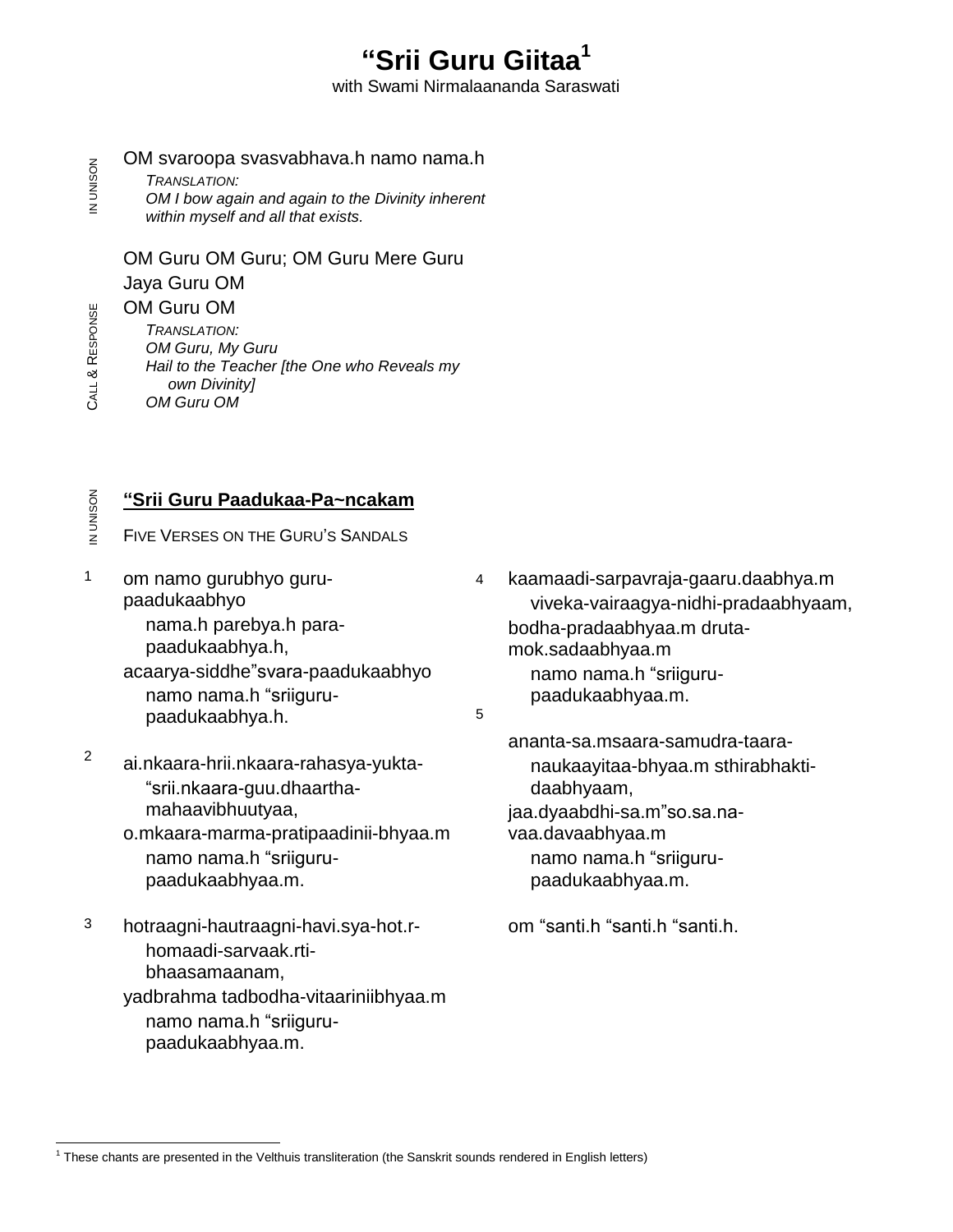# **Text of <sup>ì</sup>Srii Guru Giitaa** 2

SANSKRIT<br>om asya "srii-gur<br>mantrasya<br>bhagavaan sada<br>, om asya ìsrii-guru-giitaa-stotra mantrasya om asya "srii-guru-giitaa-stotra<br>mantrasya<br>bhagavaan sadaa"siva .r.si.h

 -paramaatmaa devataa naanaavidhaani chandaa.msi

 $\mathsf{\Xi}\qquad\qquad$  viniyoga.h -prasaada-siddhyarte jape kiilaka.m bi ی<br>is<br>ha.m biija.m sa.h "sakti.h kro.m

atha dhyaanam.

ha.msaabhyaa.m pariv.rtta-patra kamalair divyair jagat-kaara.nair, kamalair divyair jagat-kaara.nair, between the petals ham and sah,<br>vi"svot-kiir.nam-aneka-deha-nilayai.h Causes the world and all beings, svacchandam aatmecchayaa.

taddyota.m pada"saambhava.m tu cara.na.m diipaa.nkura-graahi.na.m, pratyak.sak.sara-vigraha.m gurupada.m cara.na.m diipaa.nkura-graahi.na.m,<br>atyak.sak.sara-vigraha.m gurupada.n<br>dhyaayed vibhu.m "saa"svatam.

mama catur-vidha-puru.saarta siddhyarthe jape viniyoga.h

- 1 suuta uvaaca: kailaasa-"sikhare ramye bhakti-sandhaana-naayakam,<br>a.namya paarvatii bhaktyaa<br>"sa"nkara.m parvap.rcchata pra.namya paarvatii bhaktyaa sa"nkara.m paryap.rcchata"<br>2 <sup>isrii</sup> devyuvaaca:
- sa mara.m paryap.rccnata<br>"srii devyuvaaca:<br>om namo deva deve"sa paraatpara jagadguro, om namo deva deve"sa<br>paraatpara jagadguro,<br>sadaa"siva mahaadeva gurudiik.saa.m pradehi me

**ENGLISH** Om. Sadaashiva, is seer and source of the reality of this world and the teachings in this mantra, Honored Hymn to the Sadguru. and the teachings in this mantra,<br>Honored Hymn to the Sadguru.<br>Verses with diff'rent melodies

honor the One who needs no praise, Sadguru, the embodied Self, is the one to whom I sing.

Hamísa, breath and bija mantra, are vital seed and branching flow, Krom is the anchor in this world as a great gift to all mankind

My chanting is for one purpose to receive my own Guru's Grace, that I attain the greatest gift, knowing and being my own Self

Now, meditation. The Guru, enthroned within me, Causes the world and all beings, In his way and through his will.

Meditate on the Sadguru, embodied form of consciousness, knowing, being, illumining, giving me That which is my Self,

My chanting is for the purpose to complete the four goals of life, duty, wealth, pleasure and freedom all fulfilled by my Gurune purpose<br>duty, wealth, pleasure and freedom<br>all fulfilled by my Guru's Grace.

Suuta describes: On the peak of Mount Kailasa Parvati saw Lord Shiva bow. Shiva who grants union through love, Who does he show devotion to?

Parvati bowed and asked her Lord, The One beyond all names and forms,<br>Teacher of the whole universe,<br>"Grant me knowing of the Guru."

 $2$  English translation  $-$  Copyright © 2012-2015 S.T.C., Inc., All Rights Reserved, Please do not copy in any way without written permission.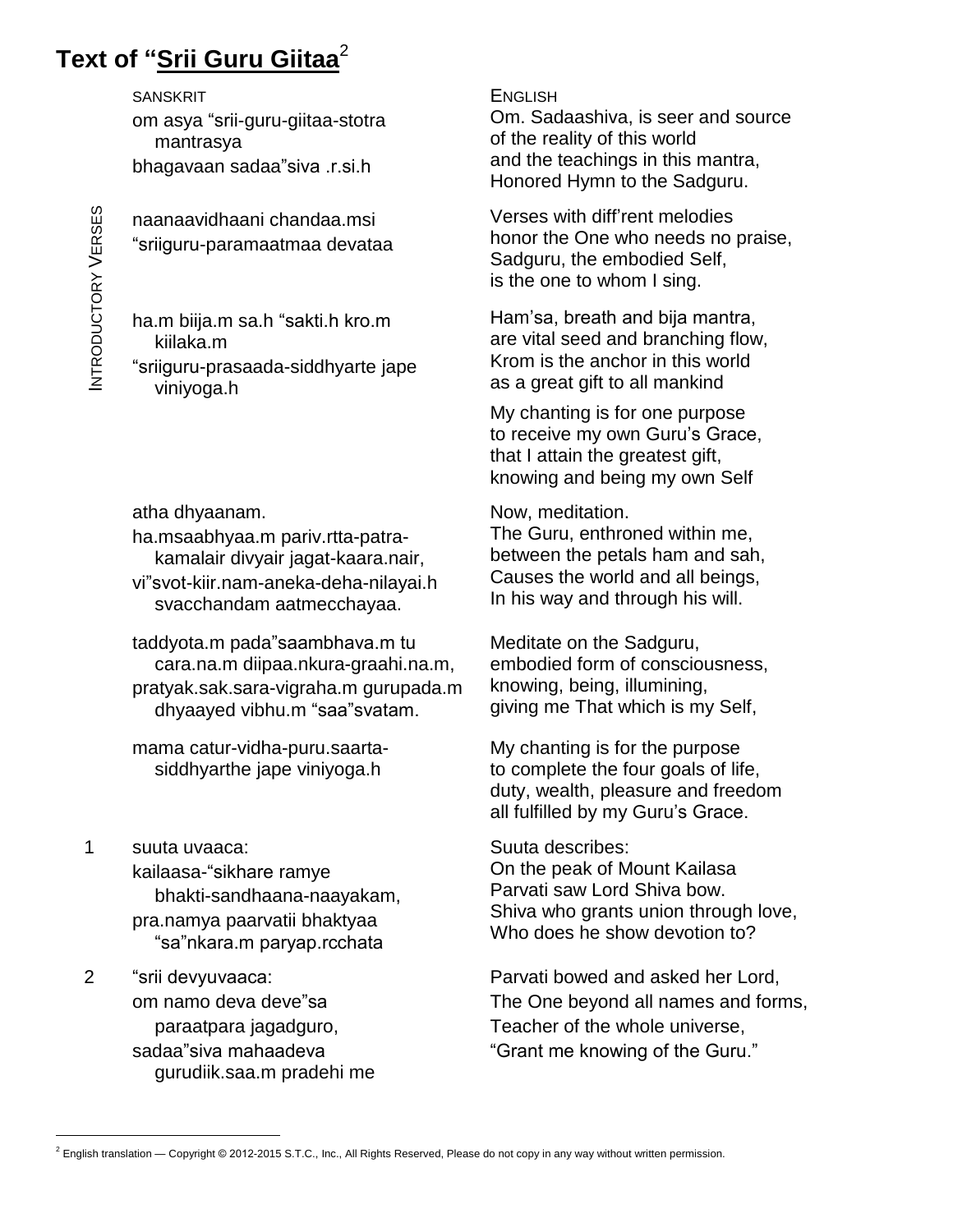- 3 kena maarge.na bho svaamin dehii brahmamayo bhavet, tva.m k.rpaa.m kuru me svaamin namaani cara.nau tava. wa.m k.ipaa.m kulu<br>namaani cara.nau<br>4 ii"svara uvaaca:
- mamaruupaasi devi tva.m tvat-priityartha.m vadaamyaham, mamaruupaasi devi tva.m<br>tvat-priityartha.m vadaamyahan<br>lokopakaaraka.h pra"sno na kenaapi k.rta.h puraa
- 5 durlabha.m tri.su loke.su tacch.r.nu.sva vadaamyaham, guru.m vinaa brahma naanyat satya.m viida bialilina haaniya.<br>satya.m satya.m varaanane<br>6 veda-"sastra-puraa.naani
- itihaasaa-dikaani ca, veda-"sastra-puraa.naani<br>itihaasaa-dikaani ca,<br>mantra-yantraadi-vidyaa"sca manna yamraaar viayaa eea<br>sm.rtir-uccaa.tanaadikam<br>7 "saiva-"saaktaa-gamaadiini
- anyaani vividhaani ca, "saiva-"saaktaa-gamaadiini<br>anyaani vividhaani ca,<br>apabhra.m"sa karaa.niiha jiivaanaa.m bhraanta-cetasaam
- 8 yaj~no vrata.m tapo daana.m japastiirtha.m tathaiva ca, gurutattvam avij~naaya muu.dhaaste carate janaa.h.
- 9. gurur buddhyaatmano naanyat satya.m Guru and maa.anaasto sarato janaa.m.<br>rur buddhyaatmano naanyat s<br>satya.m na sa.m"saya.h, tallaabhaartha.m prayatnastu kartavyo hi manii.sibhi.h.
- 10. guu.dha-vidyaa jaganmaayaa dehe caaj~naana-sambhavaa, guu.dha-vidyaa jaganmaayaa<br>dehe caaj~naana-sambhava<br>udayo yatprakaa"sena dehe caaj~naana-sambhava<br>ayo yatprakaa"sena<br>guru"sabdena kathyate. aaayo ya.prakaa oona<br>guru"sabdena kathyate.<br>11. sarva-paapa-vi"suddhaatmaa guru"sabdena kathyate.
- <sub>pna Ramyato.</sub><br>vi"suddhaatmaa<br>paadasevanaat. dehii brahma bhavedyasmaat tvatk.rpaartha.m vadaami te.

What path makes an embodied one live in the knowing of their Self? Lord, bestow Your grace upon me here I am, bowing at Your feet.

Shiva replied to Her great love, O my Beloved, You are me. No one has asked this until now Your question is a gift to all.

Listen as I reveal the truth, Difficult to find in this world, The Guru is the Absolute, The One, the All. This is the truth.

Yogic texts, sacred books and myths, histories, laws and sciences mantra, yantra, magical and mystical tantric treatises

All of these, without a Guru, even Shiva and Shakti texts, merely bring about the downfall of one with a deluded mind.

Without knowing of the Guru, they are fools with their rituals, sacred sites, donations, mantras holy vows and austerities.

Guru and Self are not distinct; beyond doubt, I repeat this truth. Thus the wise make effort to find their Guru and attain that state.

Birth is into not-knowingness, spellbound by Maayaa's worldly dance. Giver of the upwelling light of your own Self is called Guru.

All vices are cleansed from the soul through service to "Srii Guru's feet, which is how you become the One while embodied, I tell you this.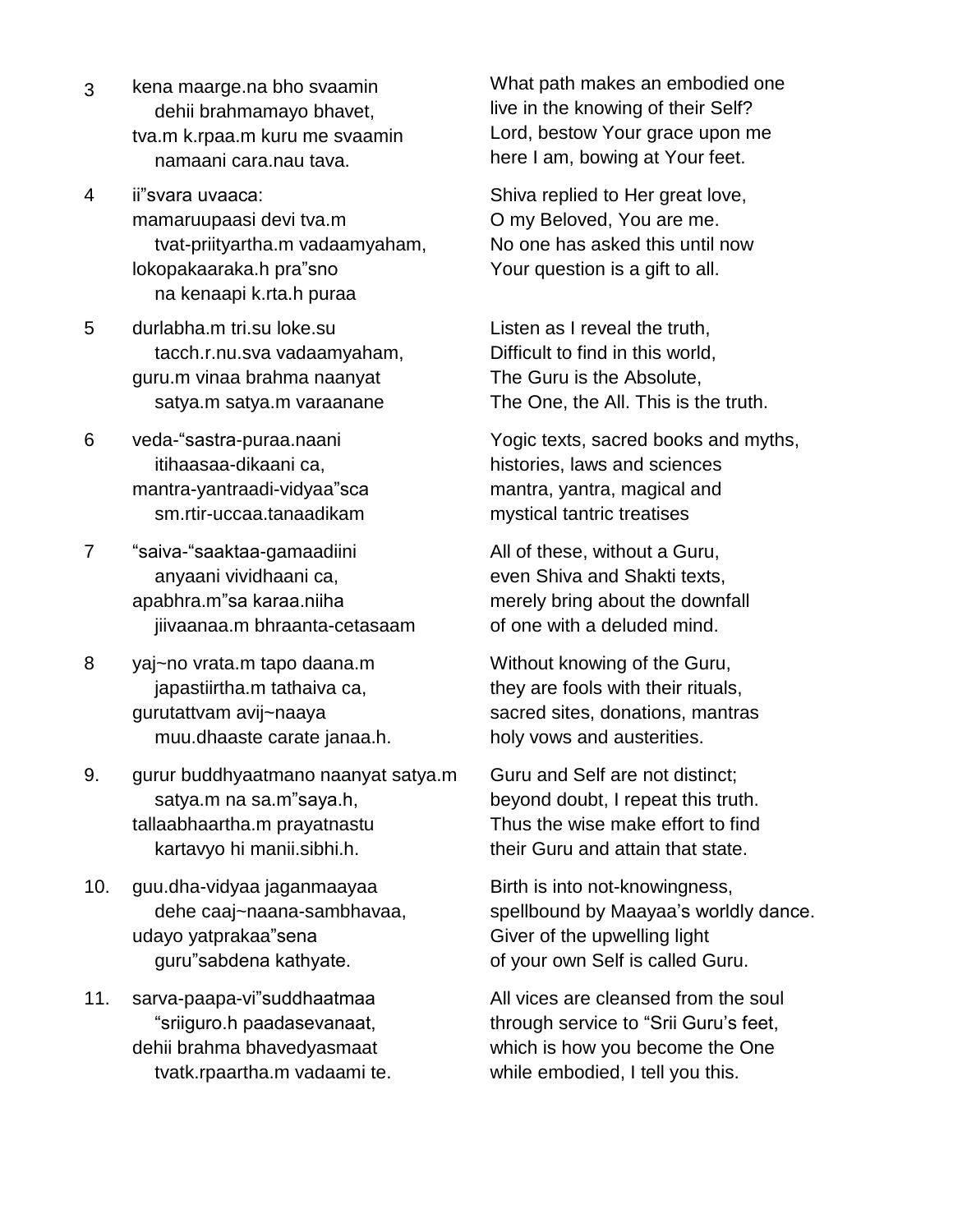- 12. guru-paadaambuja.m sm.rtvaa ru-paadaambuja.m sm.rtvaa<br>jala.m "sirasi dhaarayet, sarva-tiirthaavagaahasya sa.mpraapnoti phala.m nara.h. 13. ìso.sa.na.m paapa-pa.nkasya
- diipana.m j~naana-tejasaam, gurupaadodaka.m samyak sa.msaaraar.nava-taarakam.
- 14. aj~naana-muula-hara.na.m janma-karma-nivaara.nam, j~naana-vairaagya-siddhyartha.m gurupaadodaka.m pibet
- 15. guro.h paadodaka.m piitvaa guror-ucchi.s.tabhojanam, gurumuurte.h sadaa dhyaana.m gurumantra.m sadaa japet.
- 16. kaasii-k.setra.m tannivaaso jaahnavii cara.nodakam, gurur vi"sve"svara.h saak.saat taaraka.m brahma ni scitam.
- 17. guro.h paadodaka.m yattu tataka.m starma in soitam.<br>ro.h paadodaka.m yattu<br>gayaa'sau so'.ksayo va.ta.h, guro.h paadodaka.m yattu<br>gayaa'sau so'.ksayo va.ta.h,<br>tiirtha-raaja.h prayaaga"sca gurumuurtyai namo nama.h.
- 18. gurumuurti.m smarennitya.m gurunaama sadaa japet, guroraaj~naa.m prakurviita guror-anyanna bhaavayet.
- 19. guruvaktra-sthita.m brahma praapyate tatprasaadata.h, guror-dhyaana.m sadaa kuryaat kulastrii svapateryathaa.
- 20. svaa "srama.m ca svajaati.m ca svakiirti-pu.s.ti-vardhanam, etatsarva.m parityajya guror-anyanna bhaavayet.
- 21. ananyaas-cintayanto maa.m sulabha.m parama.m padam, tasmaat sarva-prayatnena guror-aaraadhana.m kuru.

Sprinkle water on your head and Sprinkle water on your head an<mark>c</mark><br>recall your Guru's lotus feet to obtain blessings from all the pilgrimages to holy sites

The water of your Guruís feet dries up the muck of your karmas, lights the lamp of inner knowing, rescues you from the worldly snares.

To zap the root of not-knowing Put an end to karmic cycles Gain independence and knowing Put an end to karmic cycles<br>Gain independence and knowing<br>Sip the water from Guru's feet. Sip the water from Guru's feet.<br>Sip the water from Guru's feet.<br>You've sipped water from Guru's feet

Now eat the food that nourished Him. You've sipped water from Guru's feet<br>Now eat the food that nourished Him.<br>Meditate on the Guru's form Repeat his mantra constantly.

His home is the divine Kashi Repoar me manna conotanty.<br>His home is the divine Kashi<br>The water of His feet – Ganga His home is the divine Kashi<br>The water of His feet – Ganga<br>He is Kashi's Vishveshwara Guru is the form of mantra. He is Kashi's Vishveshwara<br>Guru is the form of mantra.<br>The water of his feet — Gaya

He is the holy Akshaya And Prayaga, where the three merge. And Hayaga, where the three merge.<br>To Him I bow, most sacred site..<br>Always think of the Guru's form

Repeat His mantra constantly Always think of the Guru's form<br>Repeat His mantra constantly<br>Follow the Guru's directions Think only of your Sadguru

The supreme knowingness is found in His words, and obtained by Grace. Pour your mind toward the Guru like A wife always thinks of her mate.

Free your mind from the obsession on status, which status.<br>Free your mind from the obsession<br>on status, wealth, other's respect, and increasing your well-being. Think of nothing but the Guru.

Attain the highest state with ease by thinking only of mySelf. For this, you must apply yourself to honoring the Sadguru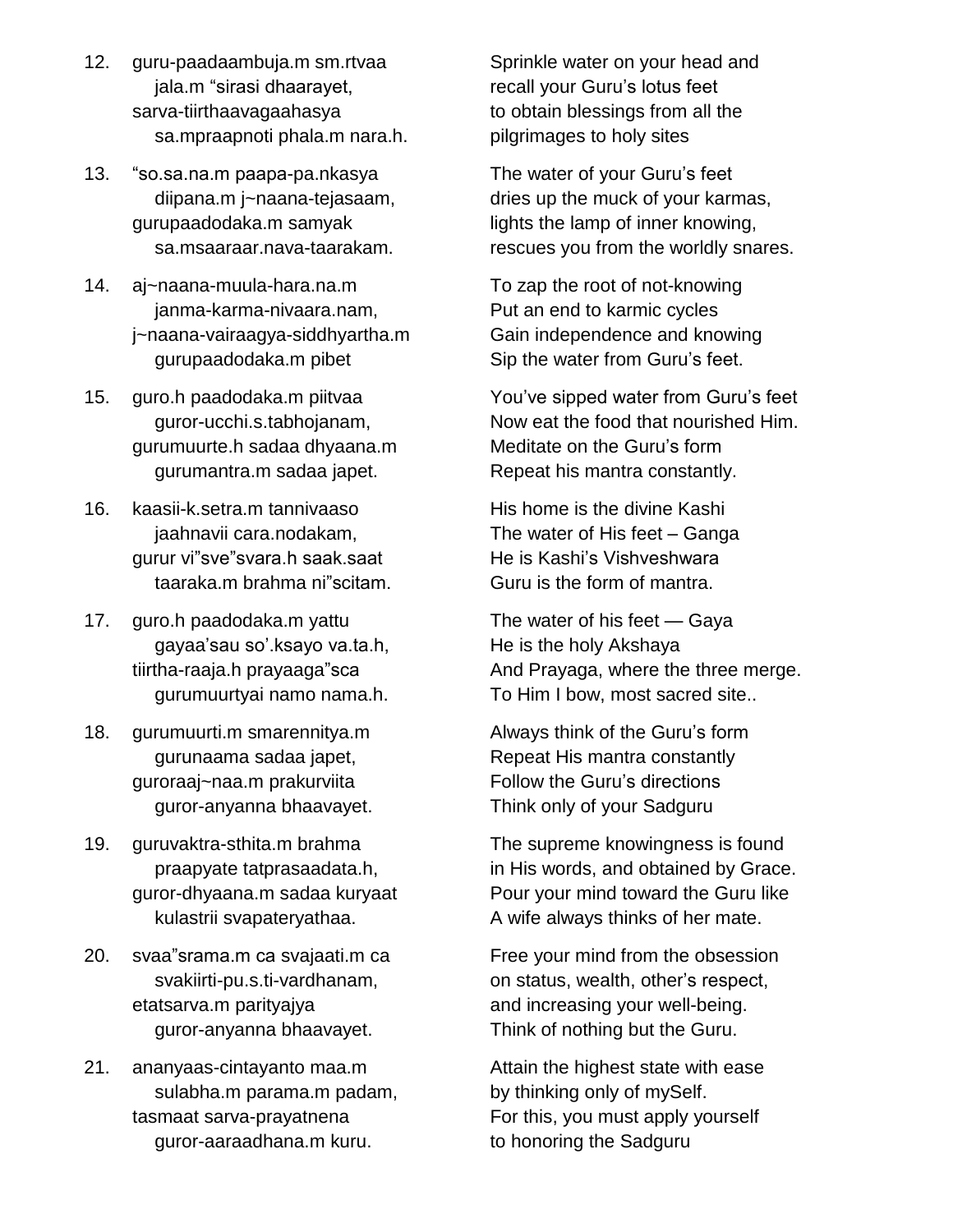- 22. trailokye sphu.ta-vaktaaro devaadyasura-pannagaa.h, guruvaktra-sthitaa vidyaa gurubhaktyaa tu labhyate.
- 23. gukaaras tvandha-kaara"sca rukaaras teja ucyate, aj~naana-graasaka.m brahma rukaaras teja ucyate,<br><sub>'</sub>naana-graasaka.m brahma<br>gurureva na sa.m"saya.h.
- 24. gukaara.h prathamo var.no maayaadi-gu.na-bhaasaka.h, rukaaro dvitiiyo brahma maayaadi-gu.na-bhaasaka.h,<br>:aaro dvitiiyo brahma<br>maayaa-bhraantivinaa"sanam. 25. eva.m gurupada.m ìsre.s.ta.m
- devaanaamapi durlabham, eva.m gurupada.m "sre.s.ta.m<br>devaanaamapi durlabham,<br>haahaa-huuhuu-ga.nai"scaiva gandharvai"sca prapuujvate.
- 26. dhruva.m te.saa.m ca sarve.saa.m naasti tattva.m guro.h param, aasana.m "sayana.m vastra.m bhuu.sa.na.m vaahanaadikam.
- 27. saadhakena pradaatavya.m guru-santo.sa-kaarakam, guror-aaraadhana.m kaarya.m svajiivitva.m nivedayet.
- 28. karma.naa manasaa vaacaa nityam aaraadhayed gurum, diirgha da.n.da.m namask.rtya nirlajjo gurusannidhau.
- 29. "sariiram indriya.m praa.naan sadgurubhyo nivedayet, aatma-daaraadika.m sarva.m sadgurubhyo nivedayet.
- 30. k.rmi-kii.ta-bhasma-vi.s.thaa durgandhi-malamuutrakam, -rakta.m tvacaa-maa.msa.m va~ncayenna varaanane.
- 31. sa.msaarav.rk.sam aaruu.dhaa.h patanto narakaar.nave, yena caivodd.rtaa.h sarve tasmai "sriigurave nama.h.

The beings of all the three worlds Affirm that you gain the knowing That the Guru speaks through His words through devotion to the Guru

Gu- is darkness and density Ru- is light, that illumines dark. The Guru is the knowingness That swallows the not-knowingness.

Gu- is Maya, fragmentation, Ru- is the knowing of the One. Guru grants the Selfand freedom Ru- is the knowing of the One.<br>Guru grants the Self and freedom<br>From great Maya's spellbinding play Sura grants the Soli and hosdom<br>From great Maya's spellbinding play<br>The Guru's state is the highest

Difficult to attain by all Even the gods and celestials Honor and worship the Guru

Guru – embodied Consciousness There is no truth higher than this. One who seeks the experience Should give all to the Sadguru.

Practical gifts provide support enould give all to the eadgard.<br>Practical gifts provide support<br>Easing the Guru's daily life. Honor and worship the Guru Dedicate your whole life to Him.

Bow to the Guru, full pranams, Without holding back anything. You must always serve with your mind, With your words and with your actions.

Dedicate all to the Guru body, breath and all your senses. Dedicate your relationships, made Divine through your offering Donít hold back even your body

site of identity and pain, imperfect, and producing waste, use it in your service to Him

I bow to the Honored Guru by whom all the devoted ones are freed from falling into the worldly snares and repeated births.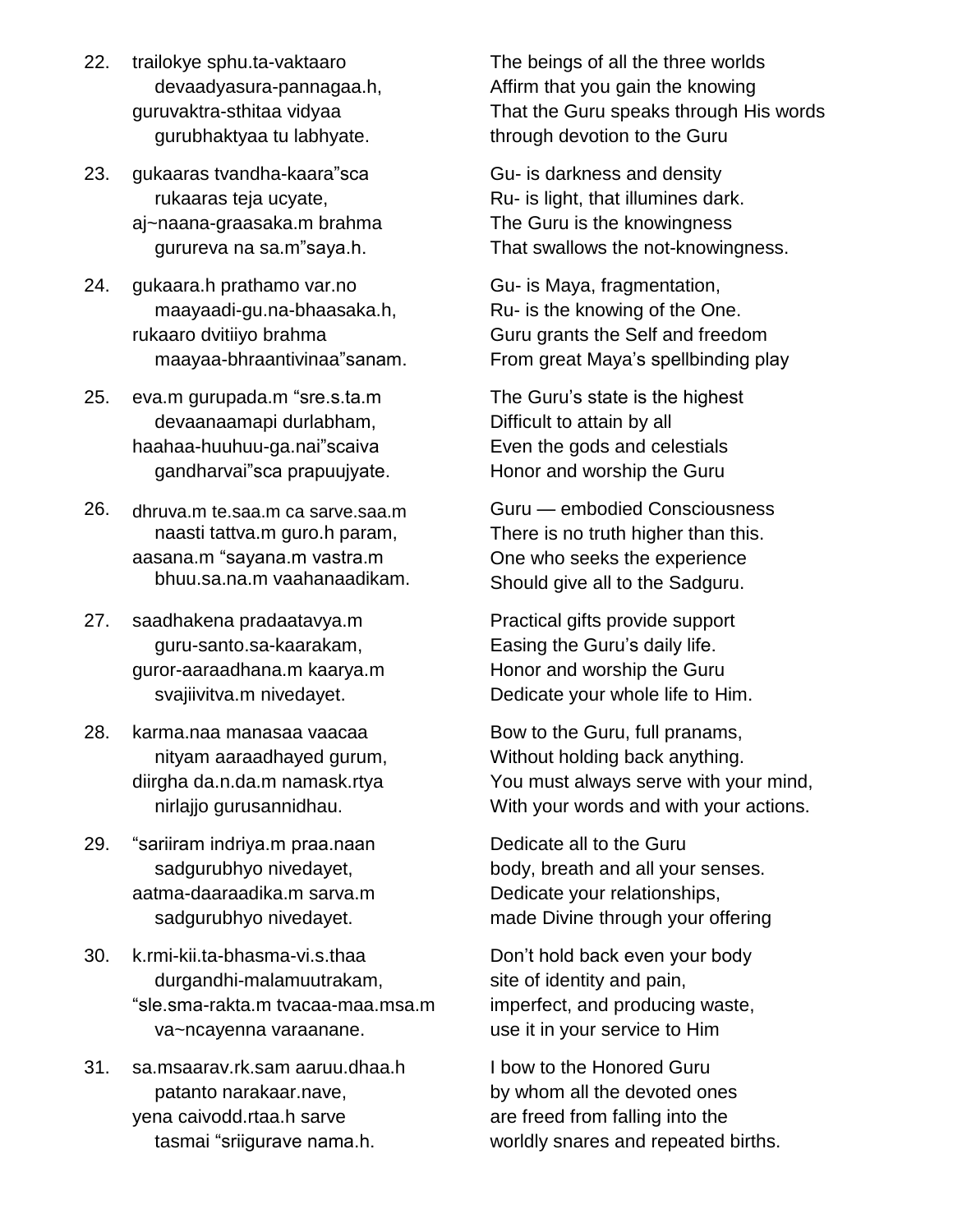- 32. gururbrahmaa gururvi.s.nur gururdevo mahe"svara.h, gurureva parabrahma tasmai "sriigurave nama.h.
- 33. hetave jagataameva sa.msaaraar.nava-setave, prabhave sarva-vidyaanaa.m r.nava-setave,<br>a-vidyaanaa.m<br>qurave nama.h.
- 34. aj~naana-timiraandhasya "sambhave gurave nama.h.<br>-naana-timiraandhasya<br>j~naanaa~njana-"salaakayaa. cak.sur unmiilita.m yena tasmai "sriigurave nama.h.
- 35. tva.m pitaa tva.m ca me maataa tva.m bandhustva.m ca devataa,<br>.msaara-prati-bodhaartha.m<br>tasmai "sriigurave nama.h. sa.msaara-prati-bodhaartha.m
- 36. yatsatyena jagatsatya.m tasmai "sriigurave nama.h.<br>tsatyena jagatsatya.m<br>yatprakaa"sena bhaati tat, yadaanandena nandati tasmai "sriigurave nama.h.
- 37. yasya sthityaa satyamida.m yadbhaati bhaanu-ruupata.h, priya.m putraadi yatpriityaa tasmai "sriigurave nama.h.
- 38. yena cetayate hida.m citta.m cetayate na yam, jaagrat-svapna-su.suptyaadi tasmai "sriigurave nama.h. 39. yasya j~naaanaa-dida.m viîsva.m
- aamar omgaravo nama.n.<br>sya j~naaanaa-dida.m vi"sva.m<br>na d.r"sya.m bhinna-bhedata.h, sade-karuupa-ruupaaya na d.r"sya.m bhinna-bhedata.h,<br>de-karuupa-ruupaaya<br>tasmai "sriigurave nama.h.
- 40. yasyaamata.m tasya mata.m mata.m yasya na veda sa.h, ananya-bhaava-bhaavaaya tasmai "sriigurave nama.h.
- 41. yasya kaara.na-ruupasya kaarya-ruupe.na bhaati yat,<br>arya-kaara.na-ruupaaya<br>tasmai "sriigurave nama.h. kaarya-kaara.na-ruupaaya

Guru is the creative force, Guru is the sustaining strength, Guru brings an end to all things. I bow to the Revered Guru.

The Guru is the only cause, the ultimate source and the bridge that carries you across this world. Bow to the one with all knowledge.

I bow to the Esteemed Guru whose knowing is a cooling gel opening the eyes of the one who was blinded by not-knowing.

I bow to the Honored Guru who is my father and mother, my brother, sister and my God, granting me my Divine birthright

I pranam to the Great Guru by whose being the world exists, whose light illumines the whole world, whose bliss sources all happiness.

I bow to the Revered Guru, whose existence is the world's source, whose light shines as the sun, and by whose love others are loveable.

I bow to the Honored Guru, who illumines all that exists. but whom the mind can never know. He is beyond the mind's three states.

I bow to the Revered Guru, He whose only form is the Truth. Knowing Him frees you from seeing He whose only form is the Truth.<br>Knowing Him frees you from seein<br>the world as full of diff'rences.

Theorizing is not knowing. the world as full of diff'rences.<br>Theorizing is not knowing.<br>One who knows won't pontificate. I salute the Great Guru, whose thinking has no thoughts of "other".

I bow to the Honored Guru, who appears to be of this world, though He causes the world to be, and plays in the cause and effect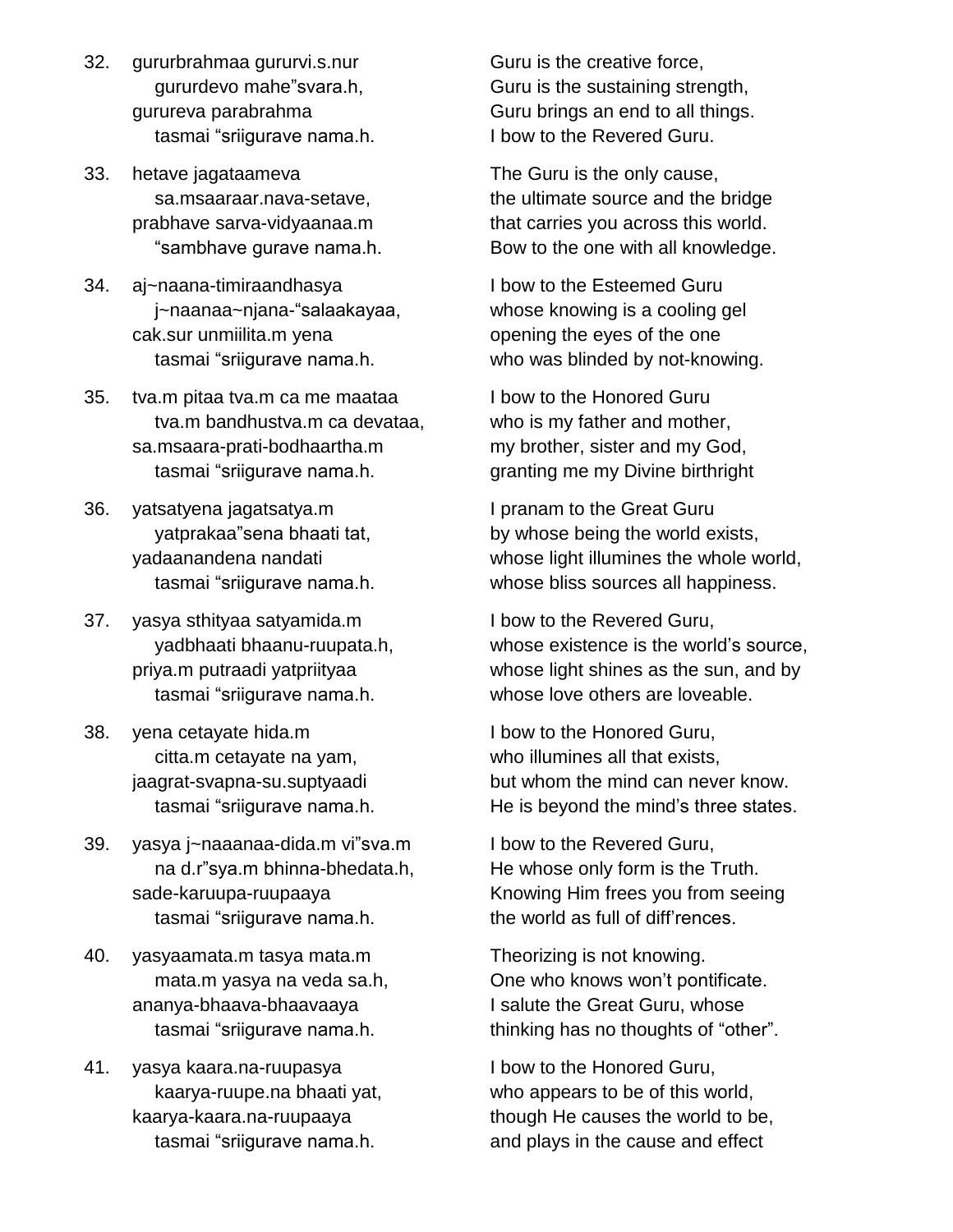- 42. Naanaa-ruupam-ida.m sarva.m na kenaapyasti bhinnataa, kaarya-kaara.nataa caiva tasmai "sriigurave nama.h.
- 43. yada.nghri-kamala-dvandva.m dvandva-taapa-nivaarakam, taaraka.m sarvadaaípadbhya.h apa-nivaarakam,<br>vadaa'padbhya.h<br>pra.namaamvaham. sriiguru.m pra.namaamyaham.<br>44. "sive kruddhe gurustraataa
- ve kruddhe gurustraataa<br>gurau kruddhe "sivo na hi, tasmaat sarva-prayatnena "sriiguru.m "sara.na.m vrajet.
- 45. vande guru-pada-dvandva.m vande guru-pada-dvandva.m<br>vaa.n-mana"scitta-gocaram, "svetarakta-prabhaabhina.m "siva"saktyaatmakam param.
- 46. gukaara.m ca gu.naatiita.m rukaara.m ruupavarjitam, gu.naatiita-svaruupa.m ca yo dadyaatsa guru.h sm.rta.h.
- 47. a-trinetra.h sarvasaak.sii a-caturbaahur acyuta.h,<br>:aturvadano brahmaa<br>"sriguru.h kathita.h prive. a-caturvadano brahmaa
- 48. aya.m mayaa~njalir-baddho dayaa-saagara-v.rddhaye, aya.m mayaa~njalir-baddho<br>dayaa-saagara-v.rddhaye,<br>yad-anugrahato jantu"s citra-sa.msaara-muktibhaak.
- .<br>49. "sriiguro.h parama.m ruupa.m iiguro.h parama.m ruupa.m<br>vivekacak.su.so'm.rtam, vivekacak.su.so'm.rtam,<br>manda-bhaagyaa na pa''syanti andhaa.h suuryodaya.m yathaa.

All this appears in many forms though they are all forms of the One, all effects of the common cause. I bow to the Esteemed Guru.

I bow to the Honored Guru. His lotus feet remove the pain I bow to the Honored Guru.<br>His lotus feet remove the pain<br>of my seeing of diff'rences, and protects me from tragedies

Guru saves you from God's anger. But if you anger the Guru even "Siva cannot save you. Take shelter in the Great Guru.<br>To the Guru's two feet I bow,

Within the reach of speech and mind, "Siva-"Sakti, the white and red, Emanations of the highest. Emanations of the highest.<br>The sound "gu" — beyond qualities.

sound "gu" — beyond qualities<br>is bevond tangible forms. Guru grants the Self-knowingness beyond all qualities and forms.

Without three eyes, the Guru is ut three eyes, the Guru is<br>the witness of all this. He is Vishnu without four arms, and Brahma without four faces

I fold my hands and honor Him to increase His great compassion.<br>His Grace frees individuals<br>from the world's multiplicity. His Grace frees individuals

The Guruís supreme form is known as pure nectar to one who sees. The unfortunate cannot see just as the blind don't see the sun.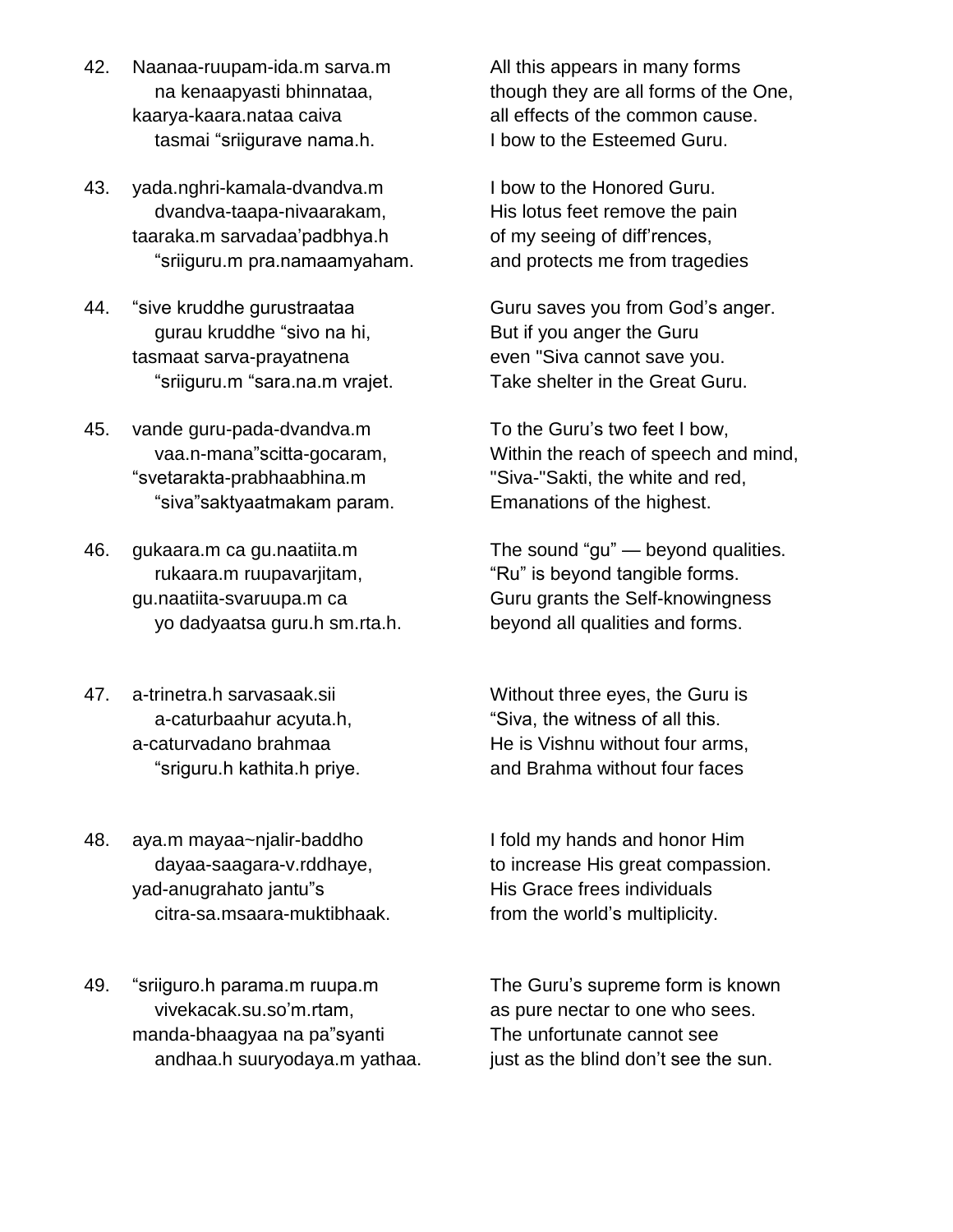- endision.<br>1991. <sup>Indi</sup>sriinaatha-cara.na-dvandva.m iinaatha-cara.na-dvandva.m<br>yasyaa.m di"si viraajate, "sriinaatha-cara.na-dvandva.m<br>yasyaa.m di"si viraajate,<br>tasyai di"se namaskuryaad bhaktyaa pratidina.m priye.
- en<br>151. tasyai di"se satatam a∼njalire.sa aarye ∴ O No prak.sipyate mukharito madhupair iyai di"se satata<mark>r</mark><br>prak.sipyate mul<br>budhai"sca, jaagarti yatra bhagavaan guru cakravartii viîsvodaya-pralayanaa.taka nityasaak.sii.

52. "sriinaathaadi-gurutraya.m ga.napati.m pii.thatraya.m bhairava.m, siddhaugha.m ba.tukatraya.m padayuga.m duutiikrama.m ma.n.dalam;

> viiraan-dvya.s.ta-catu.ska-.sa.s.ti navaka.m viiraavalii-pa~ncaka.m,

"sriman-maalini-mantra-raajasahita.m vande guror ma.n.dalam.

53. abhyastai.h sakalai.h sudiirghamanilair vyaadhi-pradair du.skarai.h, praa.naayaama-"satair anekakara.nair du.hkhaatmakair durjayai.h.

> yasminnabhyudite vina"syati balii vaayu.h svaya.m tatk.sa.naat, praaptu.m tat sahaja.m svabhaavam ´ vaayu.h svaya.m tat<br>praaptu.m tat sahaja.n<br>ani"sa.m sevadhvameka.m gurum.

O Dear One, bow your head and heart where the Great Guruís two feet rest. every day, in the direction Give pranams with full devotion.

O Noble One, the wise always offer hands-full of fresh flowers in the direction where they find the Divine Guru residing, infinite knower, free within, eternal witness of all the drama of this universe, with all the beginnings and endings.

I bow my head and heart to the l bow my head and heart to the<br>Guru's entire assemblage: comprised of the three past Gurus also the Divine Ganesha, plus coalescing energies, Divine powers, the great Masters, sacred art and movements, and the forces of Divine protection, and the power of sacred sounds ordered in a Divine sequence, also the King of Mantras that guarantees you the ultimate.

There is no reason to practice hundreds of windy yogic breaths, difficult pranayamas which bring the latent diseases up.<br>No reason to practice all the many yogic exercises, poses and purifications, painful and so hard to master. Always serve only one Guru and attain the state easily where your breath suspends on its own in the timelessness of your Self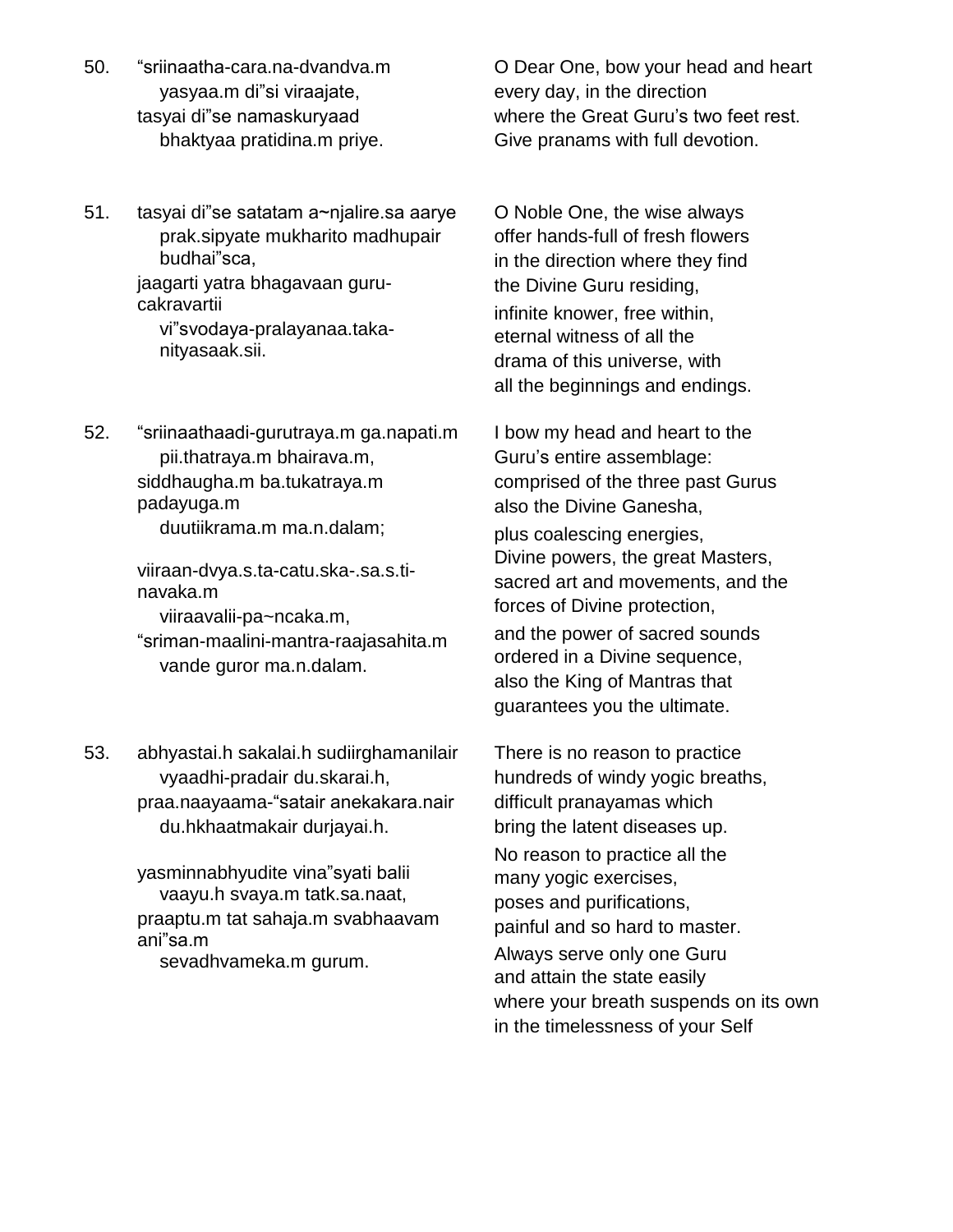- 54. svadeîsikasyaiva ìsariiracintana.m ade"sikasyaiva "sariiracintana.m<br>bhavedanantasya "sivasya cintanam, svadeîsikasyaiva ca naamakiirtana.m cintanam,<br>ade"sikasyaiva ca naamakiirtana.m<br>bhave-danantasya "sivasya kiirtanam.
- 55 yatpaada-re.nu-ka.nikaa kaapi sa.msaara-vaaridhe.h, setubandhaayate naatha.m
- 56. yasmaad anugraha.m labdhvaa<br>mahadaj~naanamut.srjet,<br>tasmai "sriide"sikendraaya mahadaj~naanamut.srjet, tasmai "sriide"sikendraaya<br>nama"scaabhii.s.tasiddhaye.
- 57. paadaabja.m sarva-sa.msaara adaabja.m sarva-sa.msaara-<br>daavaanala-vinaa"sakam, brahmarandhre sitaambhoja madhyastha.m candrama.n.dale.
- 58. akathaadi-trirekhaabje sahasradala-ma.n.dale, ha.msa-paar"sva-triko.ne ca smaret tanmadhyaga.m gurum.
- 59. sakala-bhuvana-s.r.s.ti.h kalpitaa"se.sapu.s.tir, nikhila-nigama-d.r.s.ti.h sampadaa.m vyarthad.r.s.ti.h;

avagu.na-parimaar.s.tis tat-padaarthaika-d.r.s.tir, bhava-gu.na-param.s.tir mok.sa-maargaika-d.r.s.ti.h. Using your mind to remember the form of your Guru is to contemplate infinite Being, "Siva, the One, the All, the Self.

Repeat your Guruís secret name, which is the mantra He gave you,<br>this is the repetition of<br>the name of infinite "Siva. this is the repetition of

deîsika.m tamupaas-mahe. We worship the Revered Guru. Even <sup>a</sup> few grains of the dust from His feet form a bridge across the vast ocean of worldliness.

> Receiving Grace from the Guru you must give up your old small self. Honor the highest Guru, for attainment of what you desire.

His lotus feet, which put out the raging fires of mundane life, are sited in Brahmarandhra, a holy space within the skull. In a hollow beneath the crown, His feet sit in a white lotus, in the moon's cooling silver glow, subtle inner realities.

Evoke the Guru through His feet in the a-ka-tha triangle, with ham and sah on the two sides, in the center of sahasrar.\* \*sahasrar - the thousand-petaled lotus at the top of your head

May the boundless blessing of His Divine glance always dwell on me.<br>His gaze creates all the worlds, and makes everything fully flourish.

His perspective is from the texts, seeing that wealth is of no use. His Divine gaze removes all faults, only focused on highest Truth,

Like Vedic fire, His glance burns<br>away the worldly qualities.<br>His only goal — to lead others away the worldly qualities. on the path granting full freedom.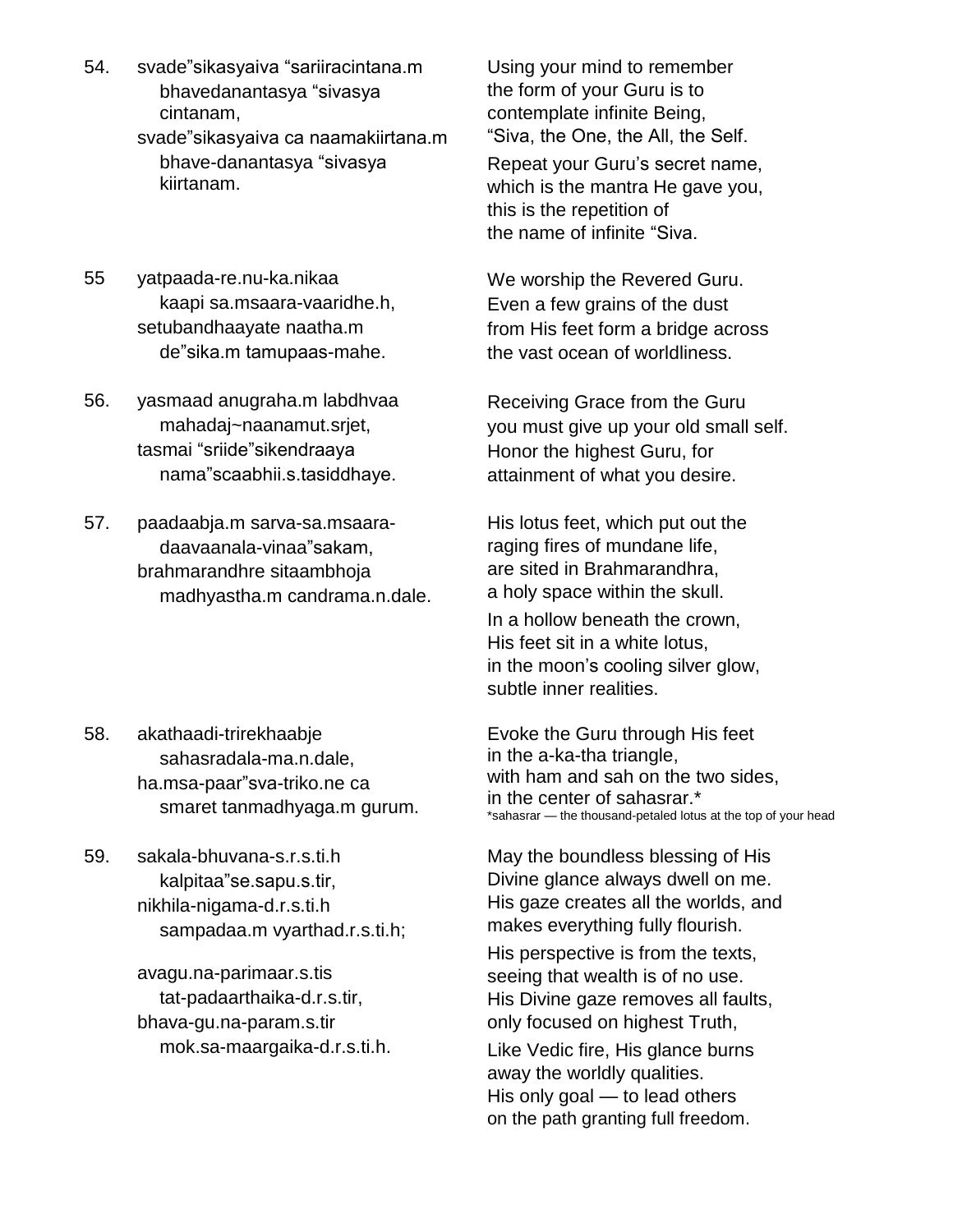60. sakala-bhuvana-ra.nga sthaapanaa-stambhaya.s.ti.h; sakaru.na-rasa-v.r.s.tis tattva-maalaasama.s.ti.h.

> sakala-samaya-s.r.s.ti.h saccidaananda-d.r.s.tir, nivasatu mayi nitya.m "sriiguror divyad.r.s.ti.h.

- 61. agni-"suddha-sama.m taata jvaalaa-paricakaadhiyaa, mantraraajamima.m manye 'harni"sa.m paatu m.rtyuta.h.
- 62. tadejati tannaijati tadduure tatsamiipake, tadantarasya sarvasya tadu sarvasya baahyata.h. 63. ajoíhamajaroíha.m ca
- anaadinidhana.h svayam, ajo'hamajaro'ha.m ca<br>anaadinidhana.h svayam,<br>avikaara"s cidaananda a.niiyaan mahato mahaan.
- 64. apuurvaa.naa.m para.m nityam viraja.m paramaakaaîsa.m svaya.mjyotir niraamayam, dhruvam-aananda-mavyayam. 65. ìsruti.h pratyak.sam aitihyam
- uti.h pratyak.sam aitihyam<br>anumaana"s catu.s.tayam, yasya caatmatapo veda anumaana"s catu.s.tayam,<br>sya caatmatapo veda<br>de"sika.m ca sadaa smaret
- 66. manana.m yadbhava.m kaarya.m tadvadaami mahaamate, saadhutva.m ca mayaa d.r.s.tvaa tvayi ti.s.thati saampratam.
- 67. akha.n.da-ma.n.dalaakaara.m vyaapta.m yena caraacaram, akha.n.da-ma.n.dalaakaara.m<br>wyaapta.m yena caraacaram,<br>tatpada.m dar"sita.m yena vyaapta.m yena caraacaram,<br>pada.m dar"sita.m yena<br>tasmai "sriigurave nama.h.

His gaze is the central support of the theater of this world, showers nectar with compassion, contains all cosmic principles.

It creates yogic discipline, His glance is sat-cid-aananda: beingness, awareness and bliss, pure delight of Self-Knowingness

By the intellect, bright like flame. By the intellect, bright like flame.<br>I've assessed the Guru Gita. It is the greatest of mantras, purified like gold in the fire.

The Guru principle both moves It is inside of evírything, and moves not. It is far and near. It is inside of ev'rything,<br>and also outside ev'rything.

The Guru knows: I am unborn, undecaying, no start or end, unchanging, consciousness and bliss, smaller than small, greater than great.

I am beyond the primeval, everlasting, self-luminous, taintless, pure, vast space, unmoving, blissful and imperishable.

You must decide the Guruís worth by the four sources of knowledge: the Vedas, sacred histories, your inspection and inference.

O one of great intelligence, seeing your newfound reverence, O one of great intelligence,<br>seeing your newfound reverence,<br>I'll explain how to understand and reflect on the Sadguru.

I bow to the Honored Guru who uncovers the inner state that pervades the whole universe: living forms and inert objects.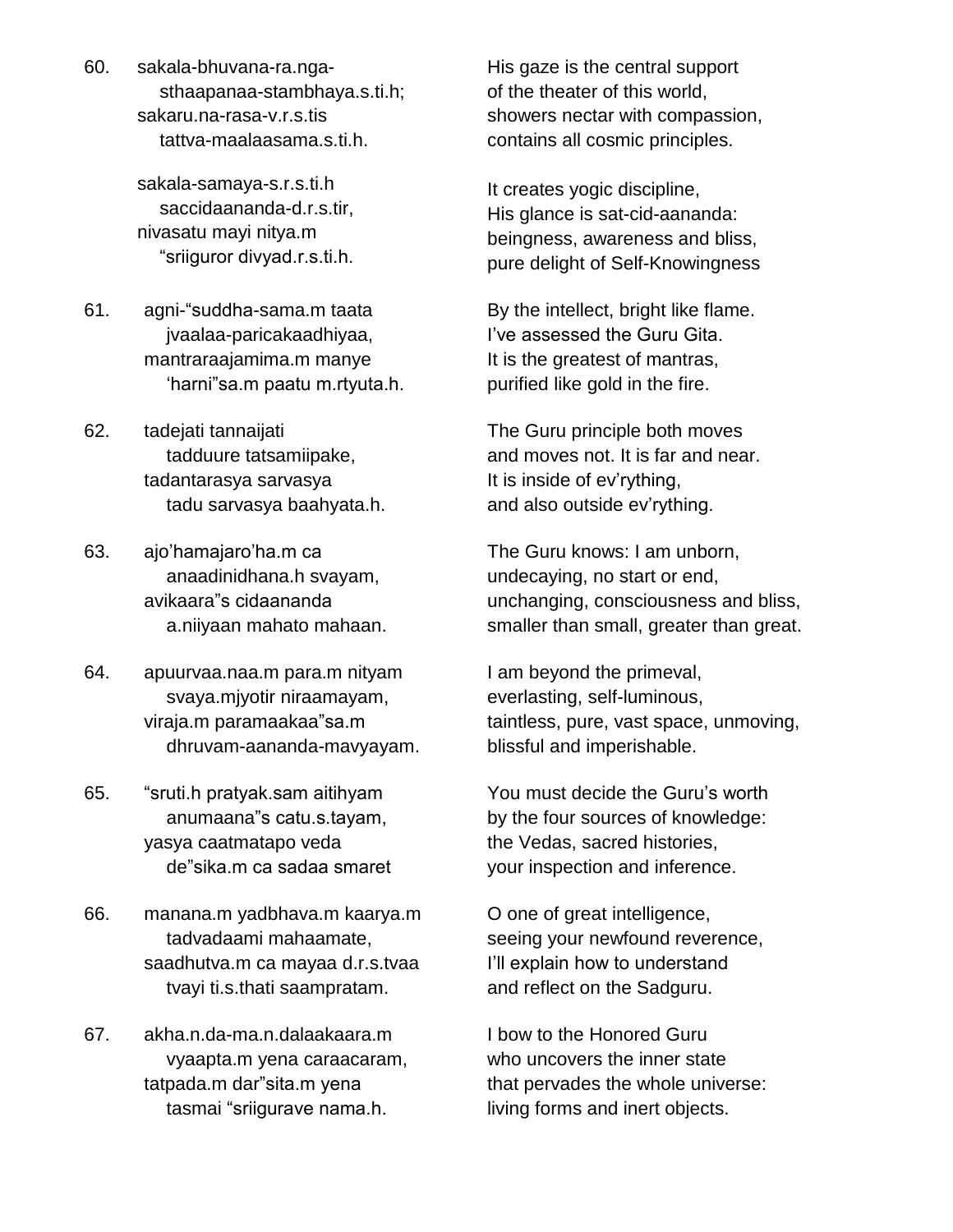- 68. sarva-"sruti-"siroratnaviraajita-padaa.mbuja.h, vedaantaambuja-suuryo yas tasmai "sriigurave nama.h.
- 69. yasya smara.na-maatre.na j~naanam utpadyate svayam,<br>eva sarva-sampraaptis<br>tasmai "sriigurave nama.h. ya eva sarva-sampraaptis tasmai "sriigurave nama.h.<br>70. caitanya.m "saa"svata.m "saanta.m
- vyomaatiita.m nira~njanam, naada-bindu-kalaa-tiita.m tasmai "sriigurave nama.h.
- 71. sthaavara.m ja.ngama.m caiva tathaa caiva caraacaram, vyaapta.m yena jagat sarva.m tasmai "sriigurave nama.h.
- 72. j~naana-"sakti-samaaruu.dhas tattvamaalaa-vibhuu.sita.h, bhukti-mukti-pradaataa yas tasmai "sriigurave nama.h.
- 73. aneka-janma-sampraapta sarva-karma-vidaahine, svaatmaj~naana-prabhaave.na sarva-karma-vidaahine,<br>aatmaj~naana-prabhaave.na<br>tasmai "sriigurave nama.h.
- 74. na guroradhika.m tattva.m na guroradhika.m tapa.h, tattva.m j~naanaatpara.m naasti na guroradhika.m tapa.h,<br>tva.m j~naanaatpara.m naasti<br>tasmai "sriigurave nama.h. tasmai "sriigurave nama.h.<br>75. mannaatha.h "sriijagannaatho
- madgurus trijagadguru.h, mamaatmaa sarva-bhuutaatmaa madgurus trijagadguru.h,<br>imaatmaa sarva-bhuutaatmaa<br>tasmai "sriigurave nama.h.
- 76. dhyaana-muula.m guror muurti.h puujaa-muula.m guro.h padam, mantra-muula.m guror vaakya.m https://www.mantra's root is the Guru's word; mok.sa-muula.m guro.h k.rpaa.

I bow to the Revered Guru, Mahavakyas\* adorn His feet. I bow to the Revered Guru,<br>Mahavakyas\* adorn His feet.<br>He's the sun that blooms the lotus Mahavakyas\* adorn His feet.<br>He's the sun that blooms the lotu<br>of Vedanta's spiritual truths. of Vedanta's spiritual truths.<br>\*Mahavakyas — the four great Upanishadic statements

I bow to that Great Guru by remembering whom all knowledge spontaneously arises, who truly is all attainments.

I bow to the Revered Guru consciousness, timeless, peaceful, pure, vast, and beyond primordial sound, dot and manifestation.

I bow to the Esteemed Guru who pervades this whole universe of movable, immovable, animate and inanimate.

I bow to the Guru who is grounded in knowing, and adorned with all the cosmic principles, bestowing blessings and freedom.

I bow to the Honored Guru who awakens Kundalini and burns up all the karmas from all the actions in countless lives.

There is no truth higher than Him, no austerity greater than serving Him, no higher knowledge than my bowing to the Guru.

I bow to the Revered Guru.  $My$  Lord  $-$  the universal Lord. I bow to the Revered Guru.<br>My Lord — the universal Lord.<br>My Guru — of all the three worlds. My Lord — the universal Lord.<br>My Guru — of all the three worlds.<br>My Self — the Self of all beings.

His form sources meditation; worship is grounded in His feet; His form sources meditation;<br>worship is grounded in His feet;<br>mantra's root is the Guru's word; liberation comes from His Grace.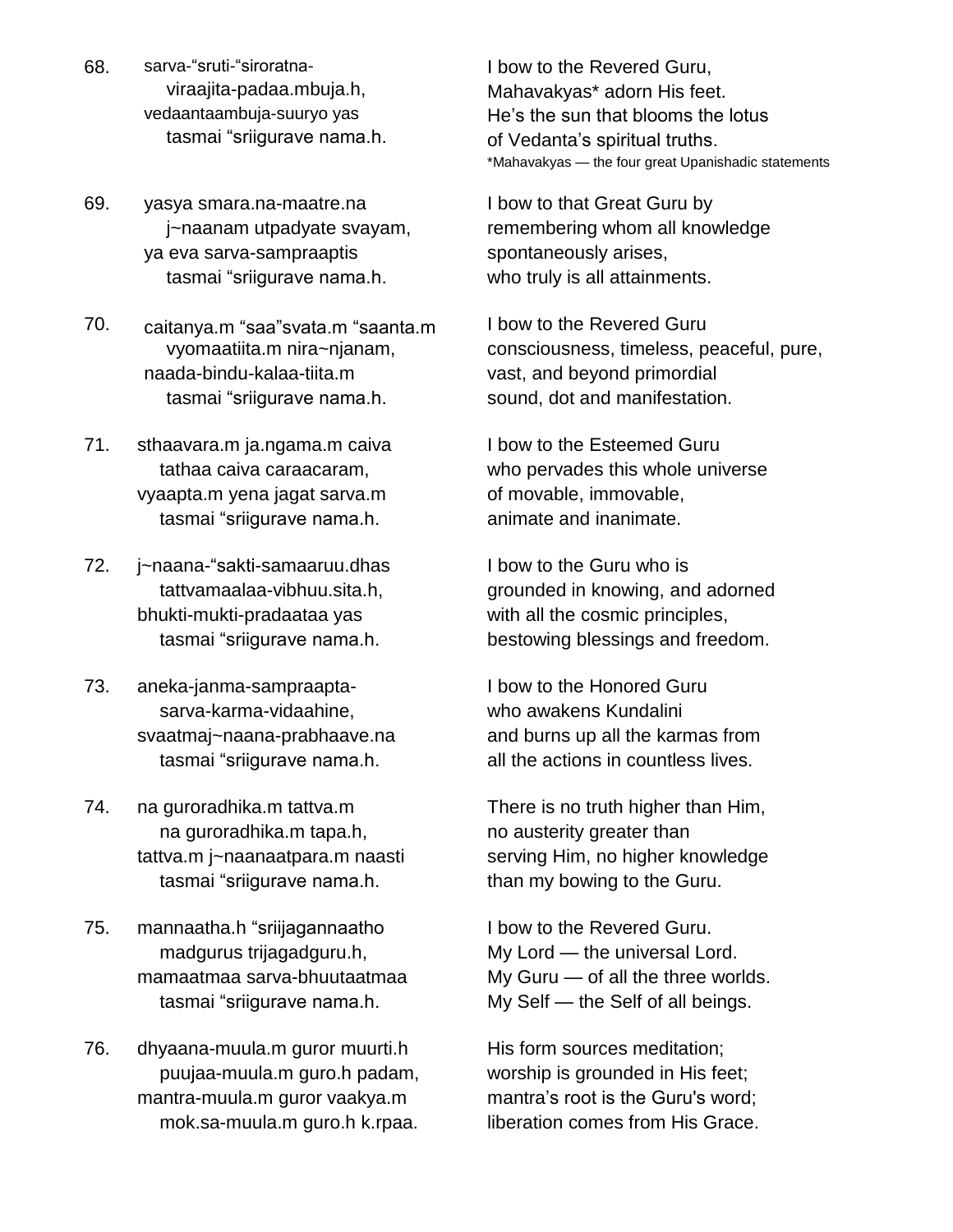- 77. gururaadir anaadi"sca guru.h parama-daivatam, guro.h paratara.m naasti tasmai "sriigurave nama.h.
- 78. sapta-saagara-paryantatiirtha-snaanaadika.m phalam,<br>ror-a.nghri-payobindu<br>sahasraa.m"se na durlabham. guror-a.nghri-payobindu
- 79. harau ru.s.te gurustraataa rau ru.s.te gurustraataa<br>gurau ru.s.te na ka"scana,<br>imaat sarva-prayatnena<br>"sriiguru.m "sara.na.m vraiet. tasmaat sarva-prayatnena
- 80. gurureva jagatsarva.m brahma-vi.s.nu-"sivaatmakam, guro.h paratara.m naasti tasmaat sampuujayed gurum.
- 81. j~naana.m vij~naana-sahita.m labhyate gurubhaktita.h, guro.h paratara.m naasti dhyeyoísau guru-maargibhi.h.
- 82. yasmaat paratara.m naasti smaat paratara.m naasti<br>neti netiiti vai "sruti.h, manasaa vacasaa caiva nityam aaraadhayed gurum.
- 83. guro.h k.rpaa-prasaadena brahma-vi.s.nu-sadaa"sivaa.h, samarthaa.h prabhavaadau ca kevala.m gurusevayaa.
- 84. deva-kinnara-gandharvaa.h munayoípi na jaananti pitaro yak.sa-caara.naa.h, munayo'pi na jaananti<br>guru"su"sruu.sa.ne vidhim.

The Guru is the sourceless source, He is the One Reality, There is nothing higher than Him I bow to the Revered Guru.

Blessings from sacred baths in all waters unto the seven seas are obtained from one-thousandth part of a water drop from His feet,

He saves you from Hari's\* anger, but if you anger the Guru, none can save you; so make effort to take refuge in Shrii Guru. \*Hari is also lovingly called Narayana and Vi.s.nu. The karmas you created in prior lives are being referred to here.

Truly, the Guru holds the whole, Truly, the Guru holds the whole,<br>even Brahma, Vishnu, "Siva. None is higher than the Guru; Thus you offer puja to Him.

Knowledge and wisdom are obtained<br>through devotion to the Guru.<br>Nothing surpasses "Srii Guru. through devotion to the Guru. On this path, meditate on Him.

Nothing higher than Him exists. Per the Vedas, "Not this, not this",\* Beyond doubt, use your mind and speech. To always honor Shrii Guru. \*Literally "neti neti", meaning the supreme is not found in any single thing, so there is no need to pursue anything in the world. Enerally Tiell held, meaning the supreme is not lound in single thing, so there is no need to pursue anything in the<br>Empowered by Srii Guru's Grace,

Empowered by Srii Guru's Grace,<br>Brahma creates, Vi.s.nu sustains,<br>"Siva brings an end to all things. All accomplished by serving Him.

Even gods and the celestials, the sages and departed ones, Even gods and the celestials,<br>the sages and departed ones,<br>don't fully understand how to truly serve the Revered Guru.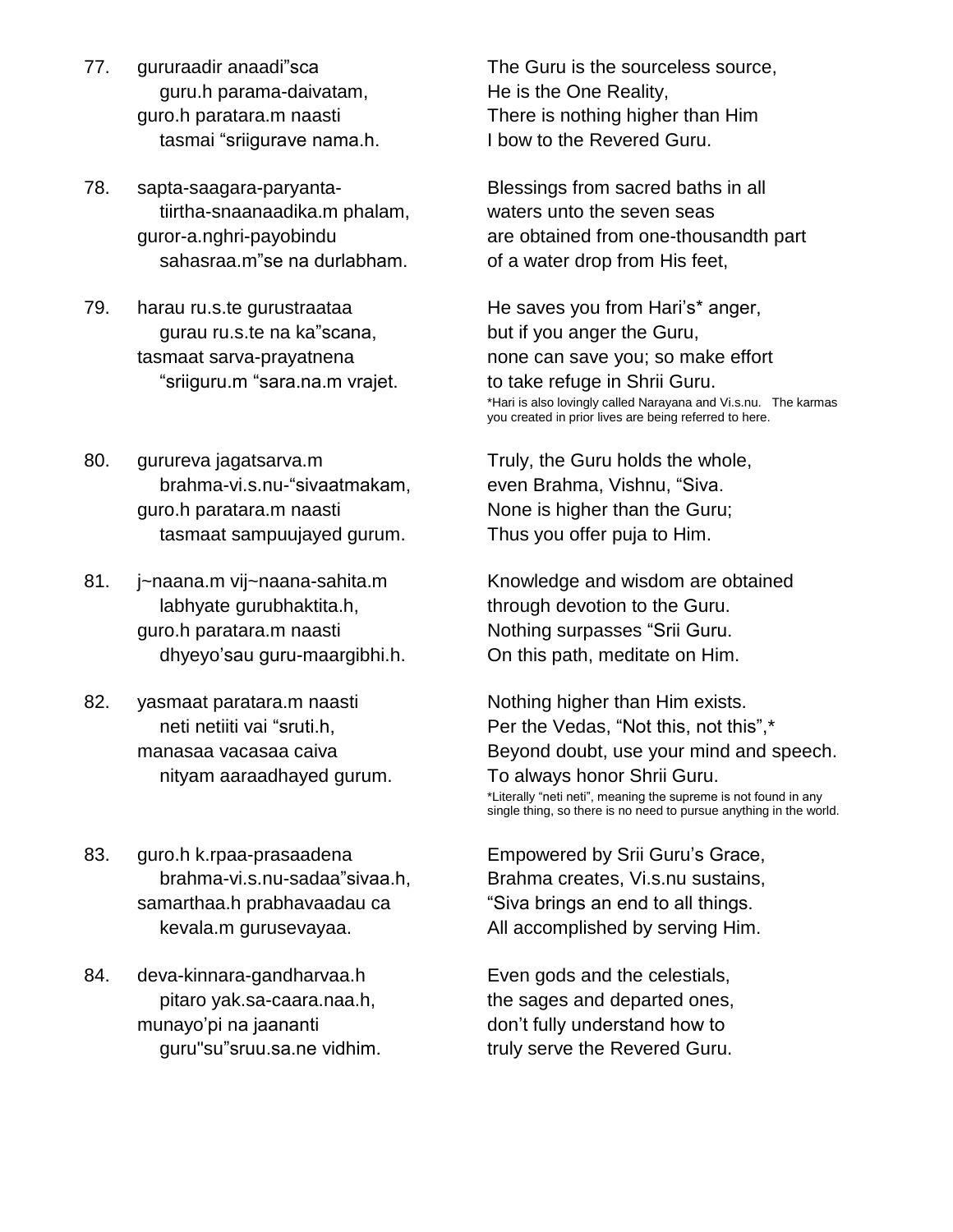- 85. Mahaa-ha.nkaara-garve.na tapo-vidyaa-balaanvitaa.h, sa.msaara-kuharaavarte gha.ta-yantre yathaa gha.taa.h.
- 86. na muktaa deva-gandharvaa.h .r.saya.h sarva-siddhaaîsca pitaro yak.sakinnaraa.h, gurusevaa-paraa.nmukhaa.h.
- 87. dhyaana.m "s.r.nu mahaadevi sarvaananda-pradaayakam, sarva-saukhyakara.m nitya.m bhukti-mukti-vidhaayakam.

bhajaami.

88. "srimat-parabrahma guru.m smaraami -parabrahma guru.m vadaami, ìsrimatvadaami,<br>srimat-parabrahma guru.m namaami "srimat-parabrahma guru.m

89. brahmaananda.m parama-sukhada.m dvandvaatiita.m gagana-sad.rîsa.m kevala.m j~naana-muurti.m, tattva-masyaadilak.syam;

> eka.m nitya.m vimalam acala.m sarvadhii-saak.si-bhuuta.m, bhaavaa-tiita.m trigu.na-rahita.m sadguru.m ta.m namaami.

Prideful practice, learning and strength, Is an ego trap for lifetimes of spinning in circles like the buckets on a water wheel.

Gods, celestials and the seers, even adepts and spirit guides, are not liberated if they disregard serving the Guru.

Oh Goddess, now I will teach you meditation on the Guru, which always gives all happiness, worldly fulfillment and freedom.

I think of the One, the Guru; I speak of the One, the Guru; I bow to the One, the Guru; I worship the One, the Guru.

I bow to that Guru who is the bliss of Beingness, not-two, all knowingness, vast like the sky, and bestows the highest delight,

described as "Thou art That" and more\*, the One, eternal, pure, constant without bindings and qualities, in the world but not of the world \*one of the Mahaavaakyas: tat tvam asi – Thou art That.

90. nitya.m "suddha.m niraabhaasa.m niraakaara.m nira~njanam, nityabodha.m cidaananda.m guru.m brahma namaamyaham. Eternal, pure, beyond all traits, formless, beyond limitations. all-knowing, consciousness and bliss. I bow to He who is Brahman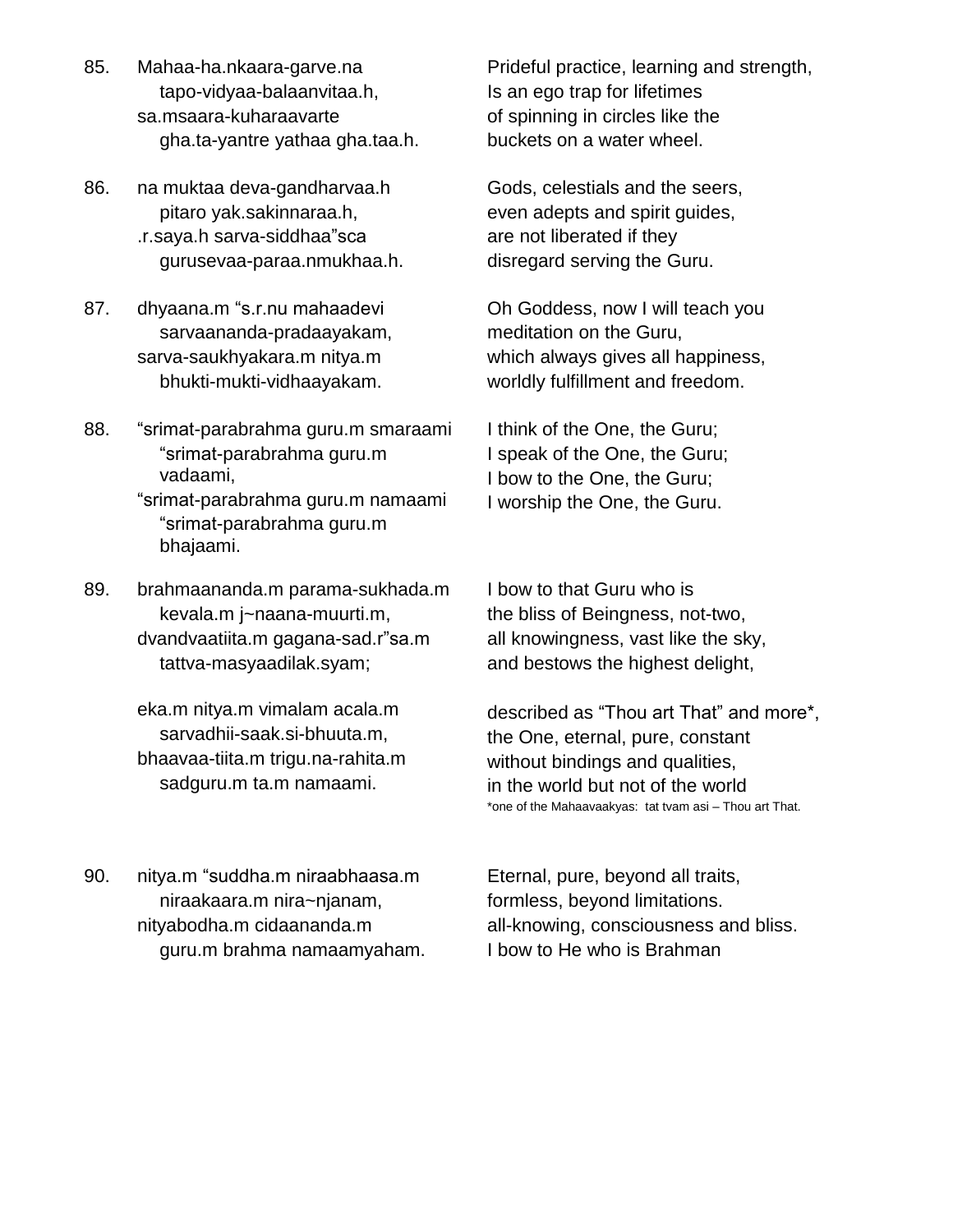| 91. | h.rdambuje kar.nika-madhya-sa.msthe<br>si.mhaasane sa.msthita-<br>divyamuurtim,<br>dhyaayed guru.m candra-kalaa-<br>prakaa.sa.m<br>cit-pustakaa-bhii.s.tavara.m<br>dadhaanam. | Meditate on His Divine form,<br>On the throne in your heart lotus,<br>Shining like the crescent moon and<br>Bestowing boons and all knowledge                                                                                                                                     |
|-----|-------------------------------------------------------------------------------------------------------------------------------------------------------------------------------|-----------------------------------------------------------------------------------------------------------------------------------------------------------------------------------------------------------------------------------------------------------------------------------|
| 92. | .svetaambara.m.sveta-vilepa-pu.spa.m<br>muktaa-vibhuu.sa.m mudita.m<br>dvinetram,<br>vaamaa.nka-pii.tha-sthita-divya"sakti.m<br>mandasmita.m saandra-k.rpaa-<br>nidhaanam.    | Wearing white garments and white paste,<br>fresh flowers and pearls, with two eyes,<br>joyous and smiling, source of Grace,<br>"Sakti seated on his left thigh.                                                                                                                   |
| 93. | aanandamaanandakara.m<br>prasanna.m<br>j~naana-svaruupa.m<br>nijabodhayuktam,<br>yogiindramii.dya.m bhavaroga-<br>vaidya.m<br>"sriimad-guru.m nityamaha.m<br>namaami.         | I always bow to "Srii Guru,<br>He who is bliss, who is cheerful,<br>whose own nature is knowingness,<br>having awareness of His Self.<br>I bow to the Lord of yogis,<br>"Srii Guru is adorable,<br>He's the physician who cures the<br>disease of worldly existence.              |
| 94. | yasmin s.r.s.tisthitidhva.msa-<br>nigrahaanu-grahaatmakam,<br>k.rtya.m pa~ncavidha.m "sa"svad<br>bhaasate ta.m namaamyaham.                                                   | I honor the Guru, in whom<br>The five actions of creation,<br>Support, endings, concealment<br>And revelation are revealed.                                                                                                                                                       |
| 95. | praata.h "sirasi "suklaabje<br>dvinetra.m dvibhuja.m gurum,<br>varaabhaya-yuta.m "saanta.m<br>smaret ta.m naamapuurvakam.                                                     | In the morning, recite the Name,<br>Think of Him, with two eyes, two arms,<br>Seated within aj~na cakra<br>Hands giving boons and fearlessness.                                                                                                                                   |
| 96. | na guroradhika.m na guroradhika.m<br>na guroradhika.m na<br>guroradhikam,<br>"siva"saasanata.h "siva"saanata.h<br>"siva"saasanata.h<br>"siva"saanata.h.                       | There is nothing greater than Him,<br>Nothing greater than the Guru,<br>Nothing greater than the Guru,<br>Nothing greater than the Guru.<br>This is the teaching of "Siva,<br>This is the teaching of "Siva,<br>This is the teaching of "Siva,<br>This is the teaching of ""Siva. |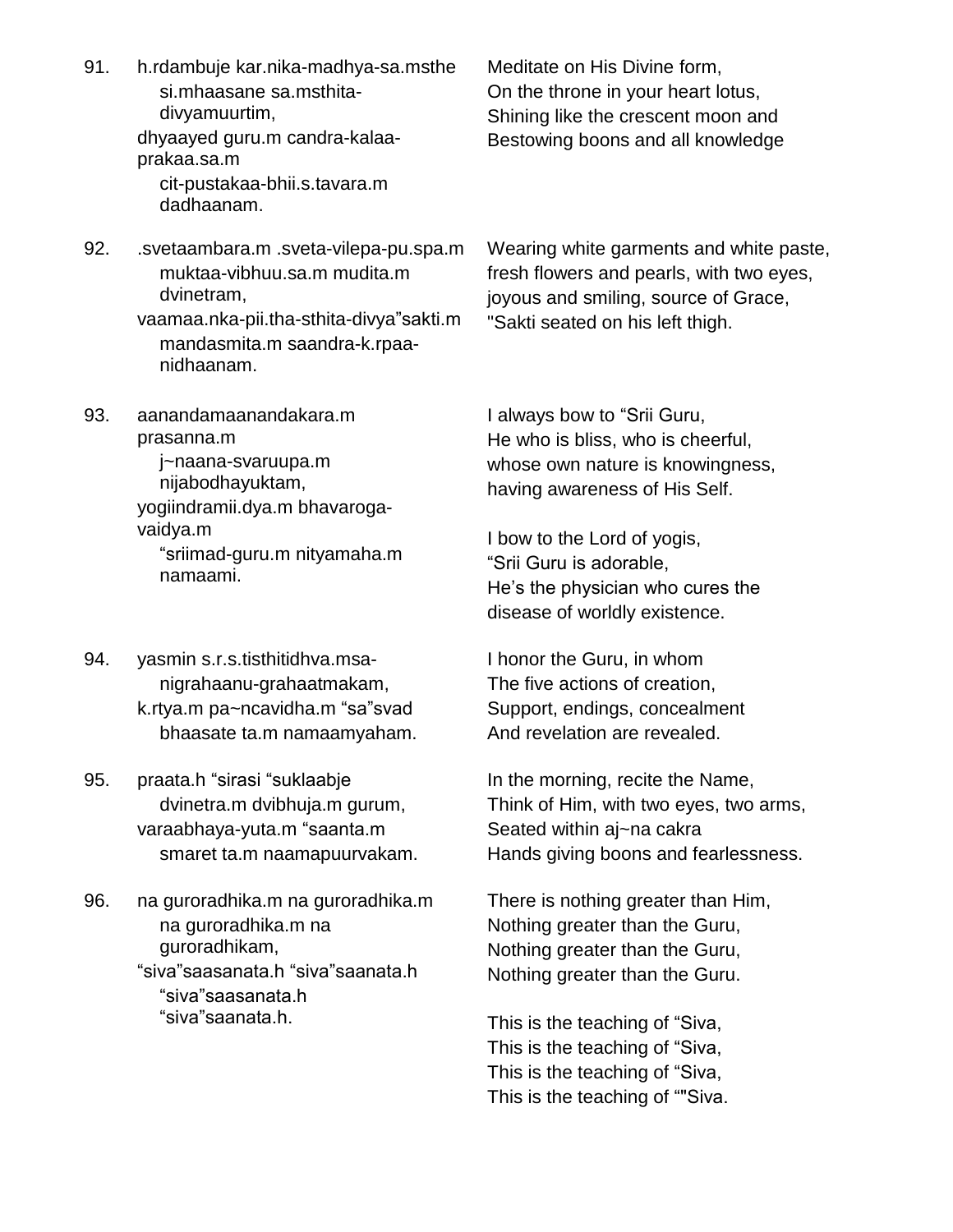enasias<br>97. idameva "siva.m tvidameva "siva.m Verily, imeva "siva.m tvidameva "siva.m<br>tvidameva "siva.m tvidameva imeva " mama ìsaasanato mama ìsaasanato

"sivam,<br>ıma "saasanato mama "saasanato<br>mama "saasanato mama ama "saasana "saasanata.h.

Verily, yes, this is "Siva, Verily, yes, this is "Siva,<br>This too is "Siva, truly so, Verily, yes, this is "Siva,<br>This too is "Siva, truly so,<br>This too is "Siva, truly so, This too is "Siva, truly so,<br>This too is "Siva, truly so.

This is according to my word, This is according to my word, This is according to my word, This is according to my word.

- 98. eva.mvidha.m guru.m dhyaatvaa j~naanam utpadyate svayam, muktoíhamiti bhaavayet. tatsadguru-prasaadena
- mukto'hamiti bhaavayet.<br>99. gurudar"sitamaarge.na mana.h"suddhi.m tu kaarayet, anitya.m kha.n.dayet sarva.m yatki~ncid-aatmagocaram.

If you meditate in this way, Meditation on the Guru, Knowledge arises by itself, Thus you know, I'm freed by His Grace

You should purify your mind by following the path He shows you Regardless, you must discard all Transient things ascribed to Self

On the next pages, the Sanskrit verses are in **BOTH COLUMNS,** because Swami Nirmalananda has not yet completed her English verse translation.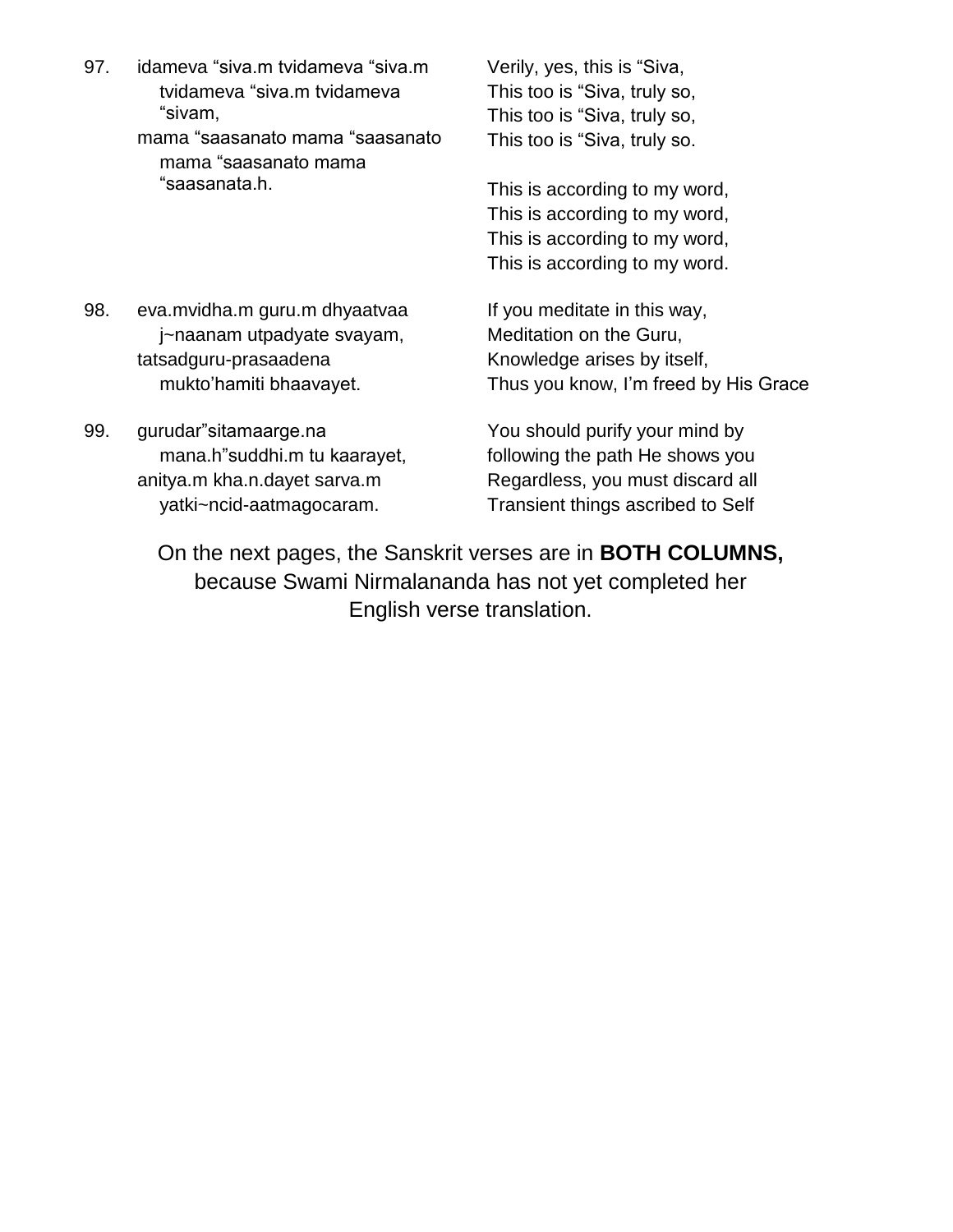On the next pages, the Sanskrit verses are in **BOTH COLUMNS,** because Swami Nirmalananda has not yet completed her English verse translation.

- 100. j~neya.m sarvasvaruupa.m ca j~naana.m ca mana ucyate, j~naana.m j~neyasama.m kuryaan naanya.h panthaa dvitiiyaka.h. 101. eva.m ìsrutvaa mahaadevi
- gurunindaa.m karoti ya.h, sa yaati naraka.m ghora.m yaavac-candradivaakarau.
- 102. yaavat kalpaantako dehas taavadeva guru.m smaret, gurulopo na kartavya.h svacchando yadi vaa bhavet.
- 103. hu.nkaare.na na vaktavya.m .nkaare.na na vaktavya.m<br>praaj~nai.h "si.syai.h katha~ncana, guroragre na vaktavyam asatya.m ca kadaacana.
- 104. guru.m tva.mk.rtya hu.mk.rtya ara.nye nirjale deîse guru.m nirjitya vaadata.h, sa bhaved brahmaraak.sasa.h.
- 105. munibhi.h pannagairvaapi ınibhi.h pannagairvaapi<br>surairvaa "saapito yadi, kaalam.rtyu-bhayaadvaapi guruu rak.sati paarvati.
- 106. a<sup>"</sup>saktaa hi suraadyaa"sca <sup>a</sup>îsaktaa munayas tathaa, guruîsaapena te ìsiighra.m k.saya.m yaanti na sam"saya.h.
- 107. mantraraajam ida.m devi gurur-ityak.saradvayam, sm.rtivedaartha-vaakyena guru.h saak.saat para.m padam.
- 108. ìsrutism.rtii avij~naaya kevala.m gurusevakaa.h, te vai sannyaasina.h proktaa itare ve.sadhaari.na.h.
- 109. nitya.m brahma niraakaara.m nirgu.na.m bodhayet param, sarva.m brahma niraabhaasa.m diipo diipaantara.m yathaa.
- 110. guro.h k.rpaa-prasaadena aatmaa-raama.m niriik.sayet, anena guru-maarge.na svaatmaj~naana.m pravartate.
- 111. aabrahmastamba-paryanta.m paramaatma-svaruupakam, sthaavara.m ja.ngama.m caiva pra.namaami jaganmayam.
- 112. vande'ha.m saccidaananda.m bhedaatiita.m sadaa gurum, nitya.m puur.na.m niraakaara.m nirgu.na.m svaatmasa.msthita.m.
- 113. paraat paratara.m dhyeya.m nityam-aananda-kaarakam, h.rdayaakaa"sa-madhyastha.m "suddha-spha.tika-sannibham.
	- spha.tika-pratimaa-ruupa.m d.rîsyate darpa.ne yathaa, tathaatmani cidaakaara.m aananda.m so'hamityuta.
- 115. a.ngu.s.tha-maatra-puru.sa.m a.ngu.s.tha-maatra-puru.sa.m<br>dhyaayata"s cinmaya.m h.rdi, tatra sphurati bhaavo ya.h aayata″s cınmaya.m r<br>phurati bhaavo ya.h<br>ta.m kathavaamvaham.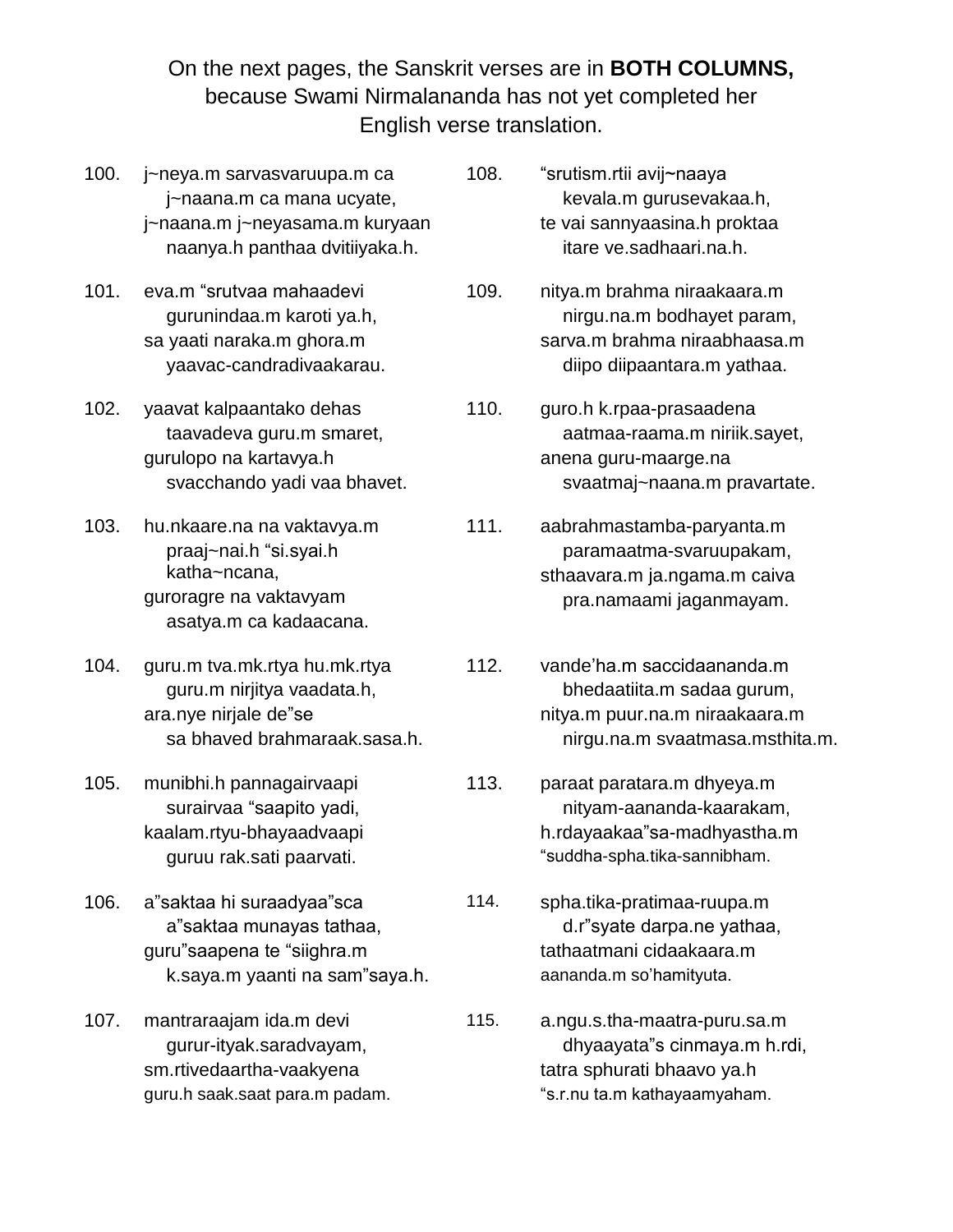- 116. agocara.m tathaaígamya.m naama-ruupa-vivarjitam, ni.hîsabda.m tadvijaaniiyaat svabhaava.m brahma paarvati.
- 117. yathaa gandha.h svabhaavena 12<br>karpuura-kusumaadi.su, "siito s naadi-svabhaavena karpuura-kusumaadi.su,<br>ito.s.naadi-svabhaavena<br>tathaa brahma ca "saa"svatam.
- 118. svaya.m tathaavidho bhuutvaa sthaatavya.m yatrakutracit, kiita-bhramaravat tatra dhyaana.m bhavati taad.r"sam.
- 119. gurudhyaana.m tathaa k.rtvaa svaya.m brahmamayo bhavet, pi.n.de pade tathaa ruupe svaya.m brahmamayo bhavet,<br>n.de pade tathaa ruupe<br>mukto'sau naatra sa.m"saya.h. mukto'sau naatra sa.m<br>120. "srii paarvatyuvaaca:
- pi.n.da.m ki.m tu mahaadeva pada.m ki.m samudaah.rtam,<br>ıpaatiita.m ca ruupa.m ki.m<br>eta-daakhyaahi "sa.nkara. ruupaatiita.m ca ruupa.m ki.m eta-daakhyaahi "sa.nkara.<br>121. "srii mahaadeva uvaaca:
- pi.n.da.m ku.n.dalinii-"sakti.h pada.m ha.msamudaah.rtam, ruupa.m binduriti j~neya.m ruupaatiita.m nira~njanam.
- 122. pi.n.de muktaa pade muktaa ruupe muktaa varaanane, ruupaatiite tu ye muktaas te muktaa naatra sa.m"saya.h.
- 123. svaya.m sarvamayo bhuutvaa para.m tattva.m vilokayet, paraat-paratara.m naanyat sarvam etan niraalayam.
- 124. tasyaavalokana.m praapya sarva-sa.nga-vivarjita.h, ekaakii ni.hsp.rha.h "saatas ti.s.thaaset tatprasaadata.h.
- 125. labdha.m vaaítha na labdha.m vaa svalpa.m vaa bahula.m tathaa, ni.skaamenaiva bhoktavya.m sadaa santu.s.ta-cetasaa.
- 126. sarvaj~napadam-ityaahur dehii sarvamayo budhaa.h, sadaananda.h sadaa "saanto ramate yatrakutracit.
- yatraiva ti.s.thate so'pi sa de"sa.h pu.nya-bhaajanam, muktasya lak.sa.na.m devi tavaagre kathita.m mayaa.<br>128. upade"sas tathaa devi
	- gurumaarge.na muktida.h, guru-bhaktis tathaa dhyaana.m sakala.m tava kiirtitam.
- 129. anena yad bhavet kaarya.m tad vadaami mahaamate, lokopakaaraka.m devi laukika.m tu na bhaavayet.
- 130. laukikaat karma.no yaanti j~naanahiinaa bhavaar.navam, j~naanii tu bhaavayet sarva.m karma ni.skarma yat-k.rtam.
- 131. ida.m tu bhaktibhaavena pa.thate "s.r.nute yadi, likhitvaa tat-pradaatavya.m tat-sarva.m saphala.m bhavet.
	- gurugiitaatmaka.m devi "suddha-tattva.m mayoditam, bhava-vyaadhi-vinaa"saartha.m svayameva japet sadaa.
- 133. gurugiitak.saraika.m tu mantraraajam ima.m japet, anye ca vividhaa mantra.h kalaa.m naarhanti .so.da"siim.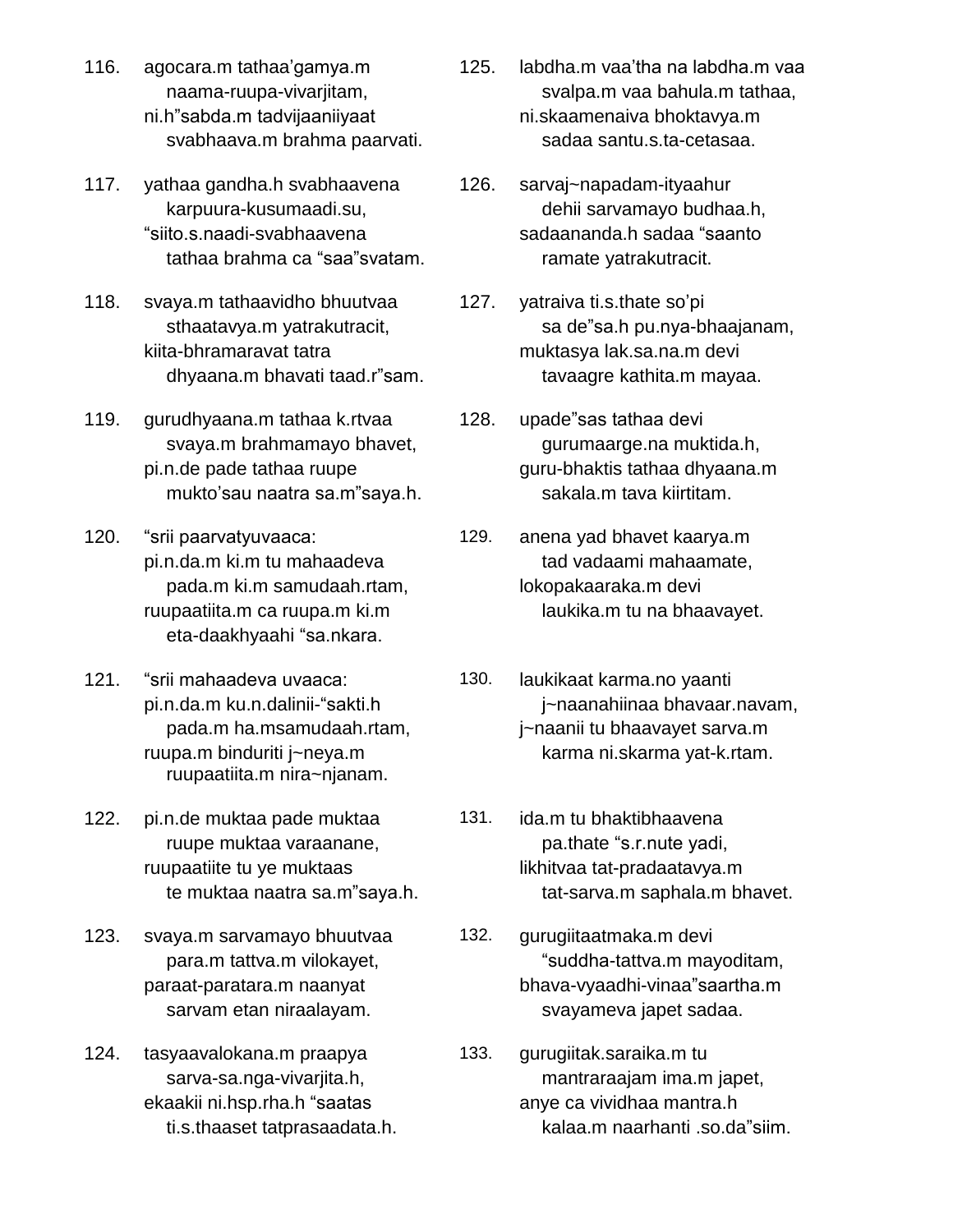- 134. anantaphalam aapnoti gurugiitaa-japena tu, sarva-paapa-praîsamana.m sarva-daari`drya-naa"sanam.
- 135. kaala-m.rtyubhaya-hara.m sarvasa.nka.tanaa"sanam, yak.saraak.sasabhuutaanaa.m coravyaa-ghrabhayaa-paham.
- 136. mahaa-vyaadhi-hara.m sarva.m athavaa mohana.m vaîsya.m vibhuuti-siddhida.m bhavet, svayameva japet sadaa.
- 137. vastraasane ca daaridrya.m paa.saa.ne rogasambhava.h, medinyaa.m du.hkhamaapnoti kaa.s.the bhavati ni.sphalam.
- 138. k.r.s.naajine j~naanasiddhir .s.naajine j~naanasiddhir<br>mok.sa"sriir vyaaghracarma.ni, k.r.s.naajine j~naanasiddhir<br>mok.sa"sriir vyaaghracarma.ni,<br>ku"saasane j~naanasiddhi.h sarvasiddhistu kambale. sarvasiddhistu kambale.<br>139. ku"sairvaa duurvayaa devi
- aasane "subhrakambale, ku"sairvaa duurvayaa d<br>aasane "subhrakaml<br>upavi"sya tato devi iaped ekaagramaanasa.h.<br>140. dhyeya.m "sukla.m ca ìsaantyartha.m
- "saantyartha.m va"sye raktaasana.m priye, abhicaare k.r.s.navar.na.m piitavar.na.m dhanaagame.<br>141. uttare "saantikaamastu
- uttare "saantikaamastu<br>va"sye puurvamukho japet, dak.si.ne maara.na.m prokta.m pa"scime ca dhanaagama.h.
- 142. mohana.m sarva-bhuutaanaa.m bandha-mok.sakara.m bhavet,<br>va-raaja-priyakara.m<br>sarva-loka-va"sa.m bhavet. deva-raaja-priyakara.m
- 143. sarve.saa.m stambha-nakara.m du.skarma-naaîsana.m caiva gu.naanaa.m ca vivardhanam, sukarma-siddhida.m bhavet.
- 144. asiddha.m saadhayet kaarya.m du.hsvapna-naaîsana.m caiva navagraha-bhayaapaham, susvapna-phala-daayakam.<br>145. sarva"saantikara.m nitya.m
- tathaa vandhyaasu-putradam, avaidhavyakara.m strii.naa.m saubhaagya-daayaka.m sadaa.<br>146. aayuraarogyamai"svarya-
- putrapautra-pravardhanam, akaamata.h strii vidhavaa japaan mok.sama-vaapnuyaat.
- 147. avaidhavya.m sakaamaa tu labhate caanyajanmani, sarvadu.hkhabhaya.m vighna.m naa"sayecchaa-pahaarakam.
- 148. sarva-baadhaa-pra "samana.m dharmaartha-kaama-mok.sa-dam,<br>.m ya.m cintayate kaama.m<br>ta.m ta.m praapnoti ni"scita.m. ya.m ya.m cintayate kaama.m
- 149. kaamitasya kaamadhenu.h kalpanaa-kalpa-paadapa.h, kaamitasya kaamadhenu.h<br>kalpanaa-kalpa-paadapa.h,<br>cintaama.ni"s cintitasya sarva-ma.ngala-kaarakam.
- 150. mok.sahetur japennitya.m mok.sa"sriyam avaapnuyaat, bhoga-kaamo japedyo vai tasya kaama-phala-pradam.<br>151. jape-cchaakta"sca saura"sca
- jape-cchaakta"sca saura"sca<br>gaa.napatya"sca vai.s.nava.h, kta"sca saura"sca<br>atya"sca vai.s.nava.h,<br>siddhida.m devi satya.m satya.m na sa.mîsaya.h.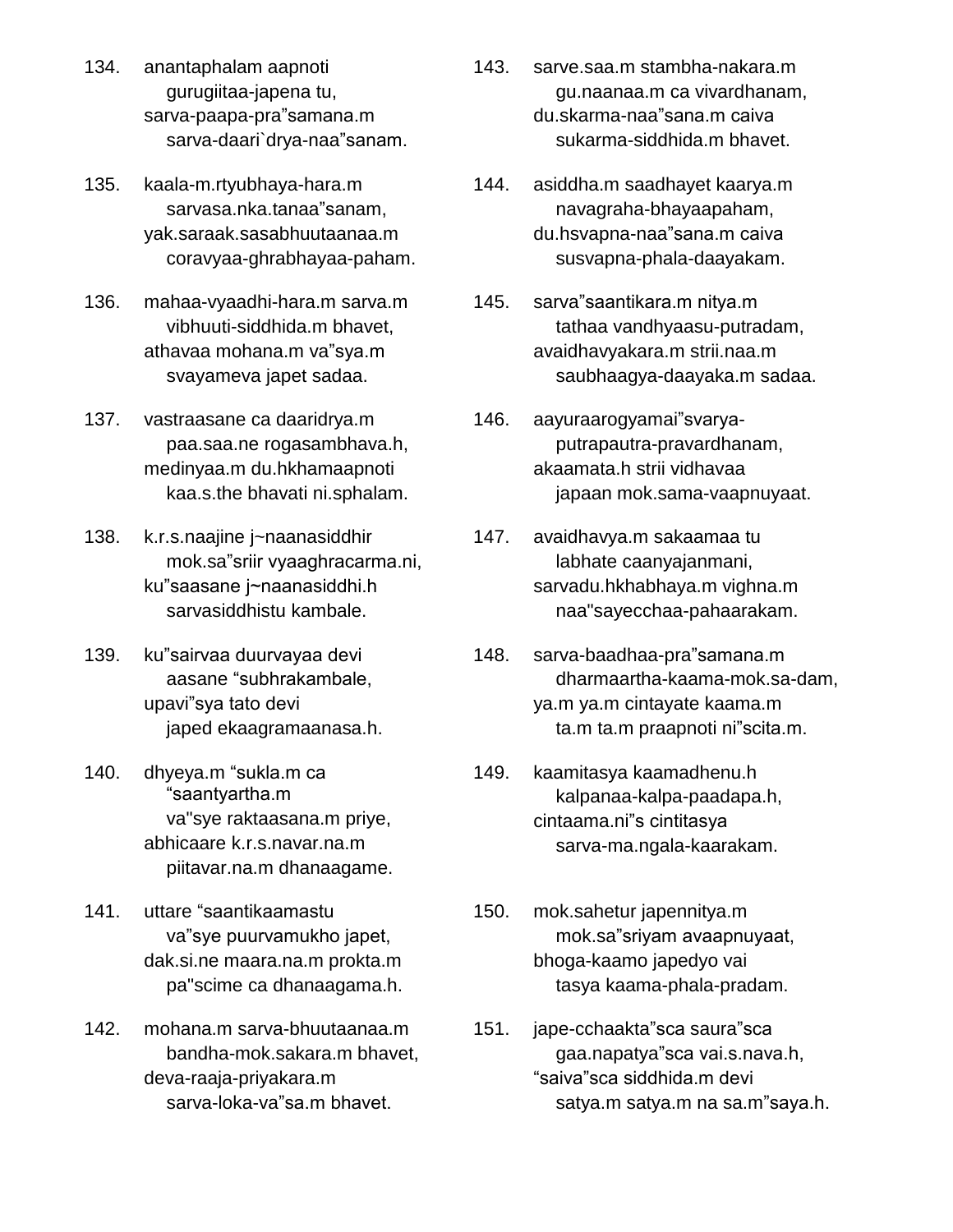- 152. atha kaamyajape sthaana.m kathayaami varaanane,<br>agare vaa sarittiire<br>'thavaa hariharaalave. saagare vaa sarittiire thavaa hariharaalaye.<br>153. "sakti-devaalaye go.s.the
- sarva-devaalaye "subhe, va.te ca dhaatriimuule vaa ma.the v.rndaa-vane tathaa.
- 154. pavitre nirmale sthaane nityaanu.s.thaanato'pi vaa, nirvedanena maunena japameta.m samaacaret.
- 155. "sma"saane bhayabhuumau tu va.tamuulaantike tathaa, sidhyanti dhauttare muule cuutav.rk.sasya sannidhau.
- 156. guruputro vara.m muurkhas guruputro vara.m muurkhas<br>tasya sidhyanti naanyathaa,<br>"subhakarmaa.ni sarvaa.ni diik.saa-vrata-tapaa.msi ca. 157. sa.msaara-mala-naaîsaartha.m
- .<br>msaara-mala-naa"saartha.m<br>bhava-paa"sa-niv.rttaye, gurugiitaam-bhasi snaana.m tattvaj~naa.h kurute sadaa.
- 158. sa eva ca guru.h saak.saat sadaa sadbrahma-vittama.h, tasya sthaanaani sarvaa.ni pavitraa.ni na sa.m"saya.h.
- 159. sarva-"suddha.h pavittro'sau svabhaavaadyatra ti.s.thati, tatra devaga.naa.h sarve k.setre pii.the vasanti hi.
- 160. aasanastha.h "sayaano vaa gaccha.msti.s.than-vadannapi, aasanastha.h "sayaano vaa<br>gaccha.msti.s.than-vadannapi,<br>a"svaaruu.dho gajaaruu.dha.h gaccha.msti.s.than-vadannap<br>svaaruu.dho gajaaruu.dha.h<br>supto vaa jaag.rto'pi vaa.
- .<br>161. "suci.smaa.m"sca sadaa j∼naanii gurugiitaa-japena tu, "suci.smaa.m"sca sadaa j∼naanii<br>gurugiitaa-japena tu,<br>tasya dar"sana-maatre.na punarjanma na vidyate.
- 162. samudre ca yathaa toya.m k.siire k.siira.m gh.rte gh.rtam, bhinne kumbhe yathaakaa"sas tathaatmaa paramaatmani.
- 163. tathaiva j~naanii jiivaatmaa paramaatmani liiyate, aikyena ramate j~naanii yatra tatra divaani"sam.
- 164. eva.mvidho mahaamukta.h sarvadaa vartate budha.h, tasya sarva-prayatnena bhaava-bhakti.m karoti ya.h.
- 165. sarva-sandeha-rahito mukto bhavati paarvati, bhukti-mukti-dvaya.m tasya jihvaagre ca sarasvatii.
- 166. anena praa.nina.h sarve gurugiitaa-japena tu, sarva-siddhi.m praapnuvanti bhukti.m mukti.m na sa.m"saya.h.
- 167. satya.m satya.m puna.h satya.m dharmya.m saa.nkhya.m mayoditam, gurugiitaasama.m naasti satya.m satya.m varaanane.
- 168. eko deva ekadharma eka-ni.s.thaa para.m tapa.h, guro.h paratara.m naanyan naasti tattva.m guro.h param.
- 169. maataa dhanyaa pitaa dhanyo dhanyo va.m"sa.h kula.m tathaa, dhanyaa ca vasudhaa devi gurubhakti.h sudurlabhaa.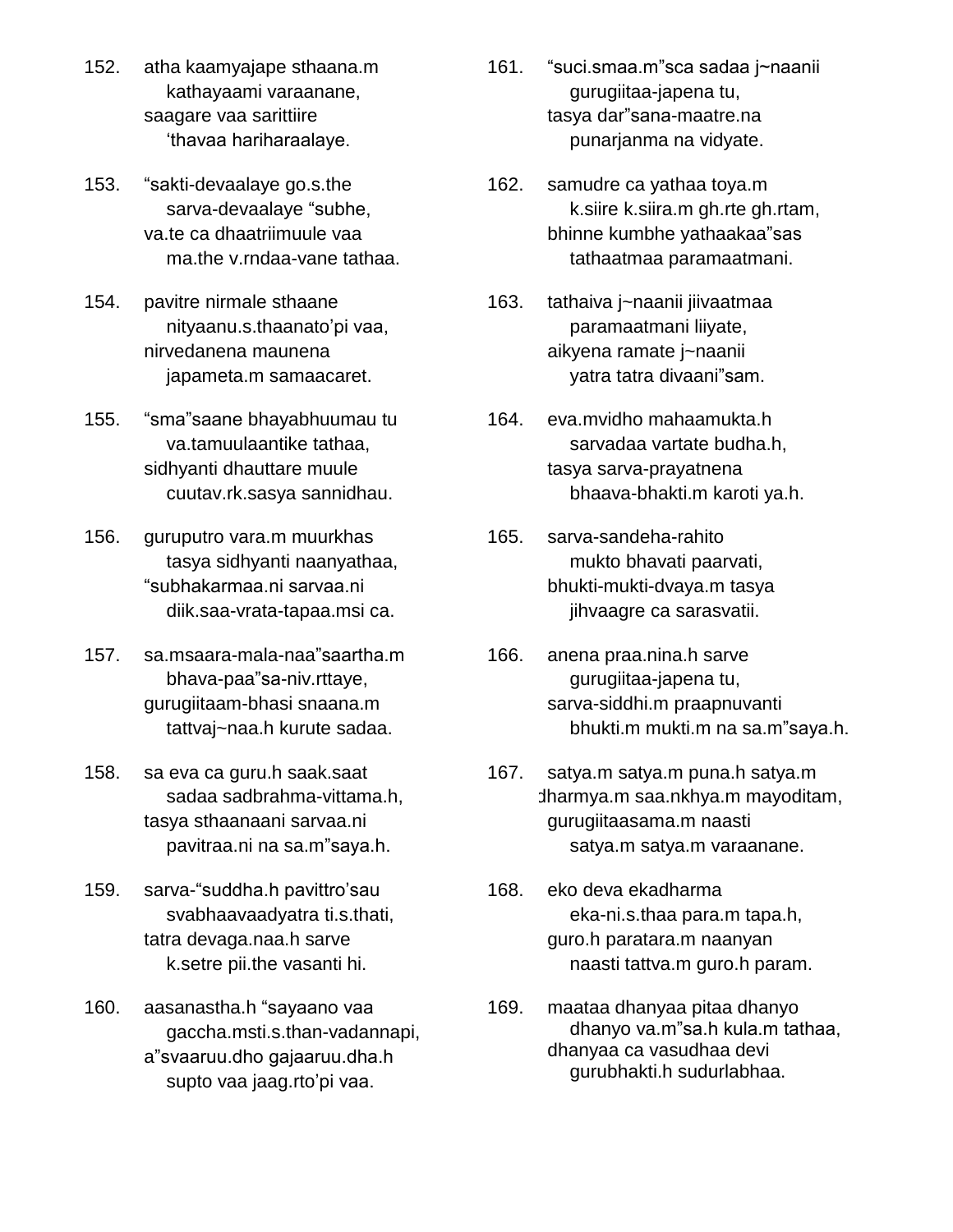- 170. "sariiram indriya.m praa.naa"s caartha.h svajanabaandhavaa.h,<br>iataa pitaa kula.m devi<br>gurureva na sa.m"saya.h. maataa pitaa kula.m devi
- 171. aakalpa-janmanaa ko.tyaa japavrata-tapa.h-kriyaa.h, tat-sarva.m saphala.m devi guru-santo.sa-maatrata.h.
- guru-santo.sa-maatrata.h. mama tva.m ca priyaa tviti.<br>172. vidyaa-tapo-balenaiva 179. svaami-mukhya-ga.ne"saadividyaa-tapo-balenaiva<br>manda-bhaagyaa"sca ye naraa.h, gurusevaa.m na kurvanti satya.m satya.m varaanane.<br>173. brahma-vi.s.nu-mahe"saa"sca
- devar.si-pit.r-kinnaraa.h, brahma-vi.s.nu-mahe"saa"sca<br>devar.si-pit.r-kinnaraa.h,<br>siddha-caara.na-yak.saa"sca devar.si-pit.r-kinnaraa.h,<br>ldha-caara.na-yak.saa"sca<br>anye'pi munayo janaa.h.
- 174. guru-bhaava.h para.m tiirtham sarva-tiirthaaîsraya.m devi anyatiirtha.m nirarthakam, paadaa.ngu.s.ta.m ca vartate.
- 175. japena jayamaapnoti caanantaphalam aapnuyaat, hiinakarma tyajan sarva.m sthaanaani caadhamaani ca.
- gururaaja-mantram. 176. japa.m hiinaasana.m kurvan hiinakarma-phala-pradam, gurugiitaa.m prayaa.ne vaa sa.ngraame ripusa.nka.te.

G

MANTRA

o<br>Clo SIN gurudeva-cara.naarpa.namastu. sa.mvaade<br>gurugiitaa samaaptaa. sa.mvaade tt: . iti ìsriskandapuraa.ne "sriskandapuraa.ne<br>uttarakha.n.de ii"svara-paarvatii-

sadguru-nath maharaj ki jay Hail to the one worshipped by the Guru [Hail to the Self]

- 177. japa~n jayamavaapnoti mara.ne muktidaayakam, sarva-karma ca sarvatra guruputrasya sidhyati.
- 178. ida.m rahasya.m no vaacya.m tavaagre kathita.m mayaa, sugopya.m ca prayatnena mama tva.m ca priyaa tviti.<br>179. svaami-mukhya-qa.ne"saadi-
- vi.s.nvaadiinaa.m ca paarvati, manasaapi na vaktavya.m satya.m satya.m vadaamyaham. ìsraddhaa
- 180. atiiva-pakvacittaaya "sraddhaa-bhakti-yutaaya ca,<br>avaktavyamida.m devi<br>mamaatmaa"si sadaa priye. pravaktavyamida.m devi
- 181. abhakte va~ncake dhuurte paakha.n.de naastike nare, manasaapi na vaktavyaa gurugiitaa kadaacana.
- 182. samsaara-saagara samuddhara.naika-mantra.m, brahmaadi-devamuni-puujita siddha-mantram, daaridrya-du.hkha-bhavaroga siddha-mantram,<br>daaridrya-du.hkha-bhav<br>vinaa"sa-mantra.m, vande mahaabhaya-hara.m

# **ENGLISH**

Thus ends the song of ìSrii Guru, ìSivaís।<br>nds the song of "Srii G।<br>teaching to Parvati found in the Skanda Purana; "Siva's teaching to Parvati<br>found in the Skanda Purana;<br>I lay this at my Guru's feet.

sadguru-nath maharaj ki jay Hail to the one worshipped by the Guru [Hail to the Self]